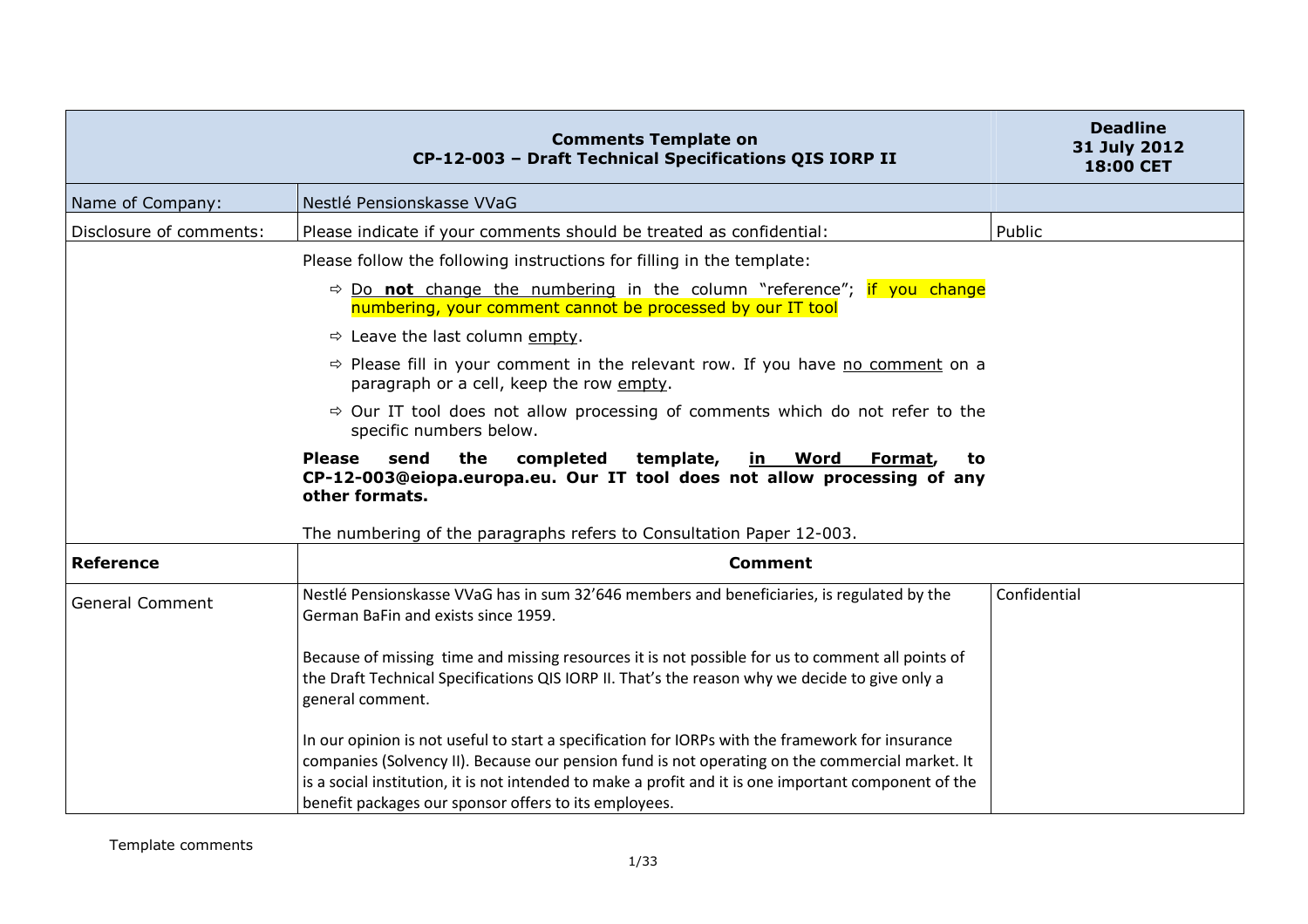|                  | <b>Comments Template on</b><br>CP-12-003 - Draft Technical Specifications QIS IORP II                                                                                                                                                                                                                                                                                                                                                                                                                                                                                                                                                                                     | <b>Deadline</b><br>31 July 2012<br>18:00 CET |
|------------------|---------------------------------------------------------------------------------------------------------------------------------------------------------------------------------------------------------------------------------------------------------------------------------------------------------------------------------------------------------------------------------------------------------------------------------------------------------------------------------------------------------------------------------------------------------------------------------------------------------------------------------------------------------------------------|----------------------------------------------|
|                  | That is the reason why we think that these QIS specifications, their methodology and their<br>complexity are the wrong way for "non-profit" IORPs like our pension fund is one.<br>If the new rules and approaches (i.e. holistic balance sheet) which are described in this draft<br>technical specifations getting valid, we are afraid that this will cause a strong impact to our<br>business. It could be even possible that the sponsoring employers will not see a future in this way<br>of promising employee benefits. The new rules and approaches will undermine the motivation of<br>sponsoring employers to set up, develop and make use of IORPs in future. |                                              |
|                  | The specific features to IORPs like sponsor support, pension protection or last resort reduction<br>have to be taken into account in a less complex manner.                                                                                                                                                                                                                                                                                                                                                                                                                                                                                                               |                                              |
| Q1.              |                                                                                                                                                                                                                                                                                                                                                                                                                                                                                                                                                                                                                                                                           |                                              |
| Q2.              |                                                                                                                                                                                                                                                                                                                                                                                                                                                                                                                                                                                                                                                                           |                                              |
| Q <sub>3</sub> . |                                                                                                                                                                                                                                                                                                                                                                                                                                                                                                                                                                                                                                                                           |                                              |
| Q4.              |                                                                                                                                                                                                                                                                                                                                                                                                                                                                                                                                                                                                                                                                           |                                              |
| Q5.              |                                                                                                                                                                                                                                                                                                                                                                                                                                                                                                                                                                                                                                                                           |                                              |
| Q6.              |                                                                                                                                                                                                                                                                                                                                                                                                                                                                                                                                                                                                                                                                           |                                              |
| Q7.              |                                                                                                                                                                                                                                                                                                                                                                                                                                                                                                                                                                                                                                                                           |                                              |
| Q8.              |                                                                                                                                                                                                                                                                                                                                                                                                                                                                                                                                                                                                                                                                           |                                              |
| Q9.              |                                                                                                                                                                                                                                                                                                                                                                                                                                                                                                                                                                                                                                                                           |                                              |
| Q10.             |                                                                                                                                                                                                                                                                                                                                                                                                                                                                                                                                                                                                                                                                           |                                              |
| Q11.             |                                                                                                                                                                                                                                                                                                                                                                                                                                                                                                                                                                                                                                                                           |                                              |
| Q12.             |                                                                                                                                                                                                                                                                                                                                                                                                                                                                                                                                                                                                                                                                           |                                              |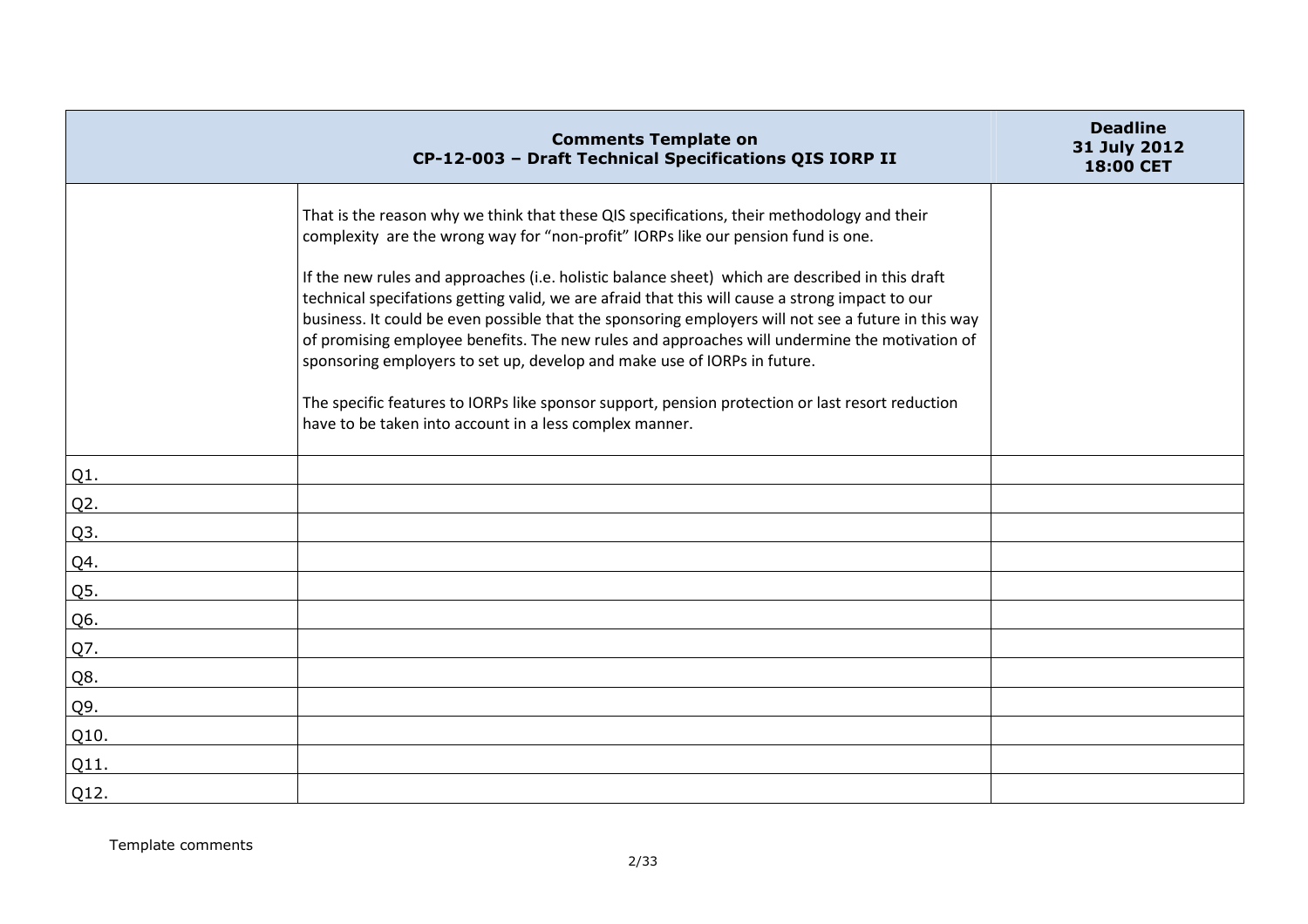|        | <b>Comments Template on</b><br>CP-12-003 - Draft Technical Specifications QIS IORP II | <b>Deadline</b><br>31 July 2012<br>18:00 CET |
|--------|---------------------------------------------------------------------------------------|----------------------------------------------|
| Q13.   |                                                                                       |                                              |
| Q14.   |                                                                                       |                                              |
| Q15.   |                                                                                       |                                              |
| Q16.   |                                                                                       |                                              |
| Q17.   |                                                                                       |                                              |
| Q18.   |                                                                                       |                                              |
| Q19.   |                                                                                       |                                              |
| Q20.   |                                                                                       |                                              |
| Q21.   |                                                                                       |                                              |
| Q22.   |                                                                                       |                                              |
| Q23.   |                                                                                       |                                              |
| I.1.1. |                                                                                       |                                              |
| I.1.2. |                                                                                       |                                              |
| I.1.3. |                                                                                       |                                              |
| I.1.4. |                                                                                       |                                              |
| 1.1.5. |                                                                                       |                                              |
| I.2.1. |                                                                                       |                                              |
| I.2.2. |                                                                                       |                                              |
| I.2.3. |                                                                                       |                                              |
| I.2.4. |                                                                                       |                                              |
| 1.2.5. |                                                                                       |                                              |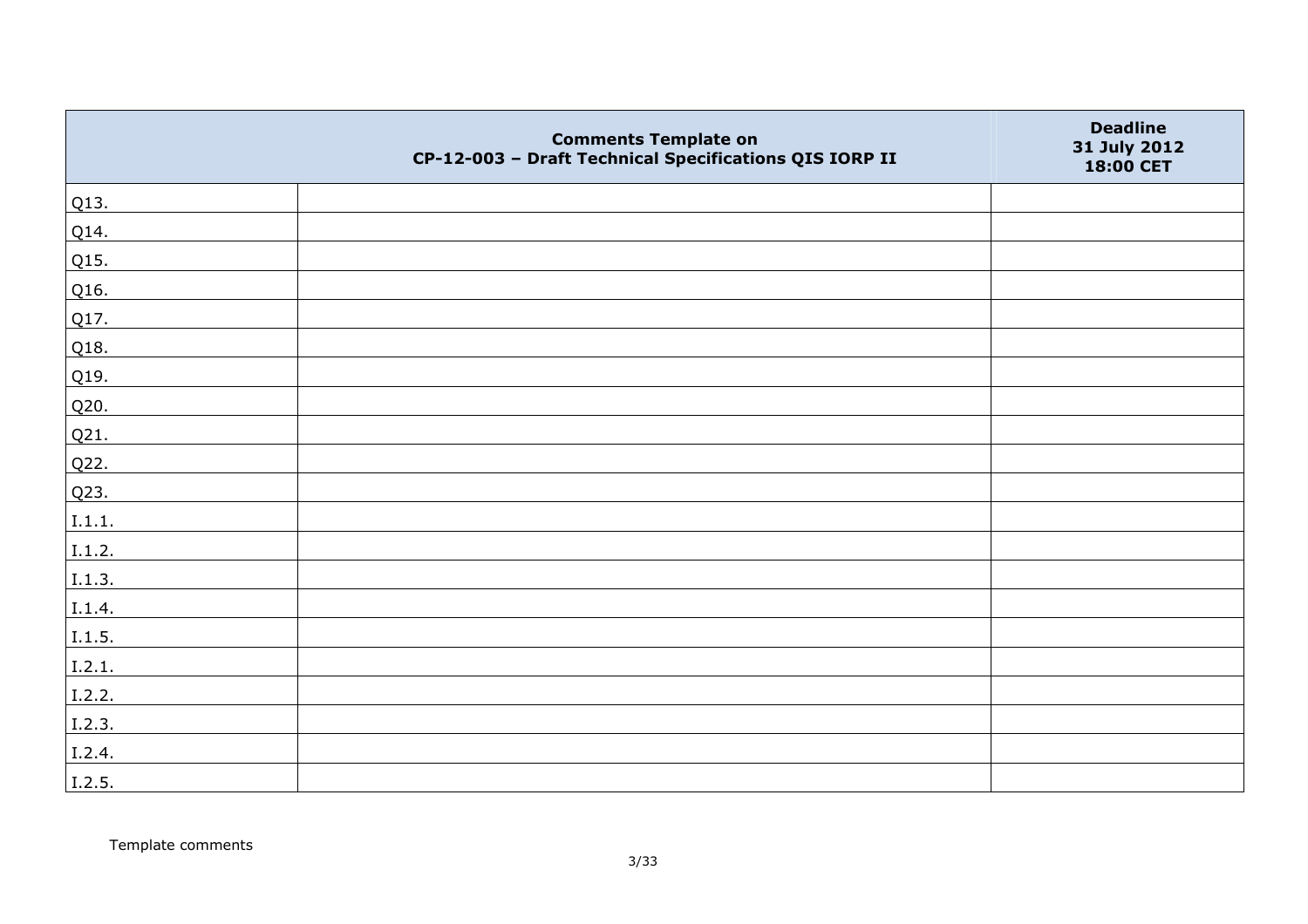|         | <b>Comments Template on</b><br>CP-12-003 - Draft Technical Specifications QIS IORP II | <b>Deadline</b><br>31 July 2012<br>18:00 CET |
|---------|---------------------------------------------------------------------------------------|----------------------------------------------|
| I.2.6.  |                                                                                       |                                              |
| I.3.1.  |                                                                                       |                                              |
| I.3.2.  |                                                                                       |                                              |
| I.4.1.  |                                                                                       |                                              |
| I.4.2.  |                                                                                       |                                              |
| I.4.3.  |                                                                                       |                                              |
| I.4.4.  |                                                                                       |                                              |
| I.4.5.  |                                                                                       |                                              |
| I.4.6.  |                                                                                       |                                              |
| I.4.7.  |                                                                                       |                                              |
| I.4.8.  |                                                                                       |                                              |
| I.4.9.  |                                                                                       |                                              |
| I.4.10. |                                                                                       |                                              |
| I.4.11. |                                                                                       |                                              |
| I.4.12. |                                                                                       |                                              |
| I.4.13. |                                                                                       |                                              |
| I.4.14. |                                                                                       |                                              |
| I.4.15. |                                                                                       |                                              |
| I.4.16. |                                                                                       |                                              |
| I.4.17. |                                                                                       |                                              |
| I.4.18. |                                                                                       |                                              |
| I.4.19. |                                                                                       |                                              |
| I.4.20. |                                                                                       |                                              |
| I.4.21. |                                                                                       |                                              |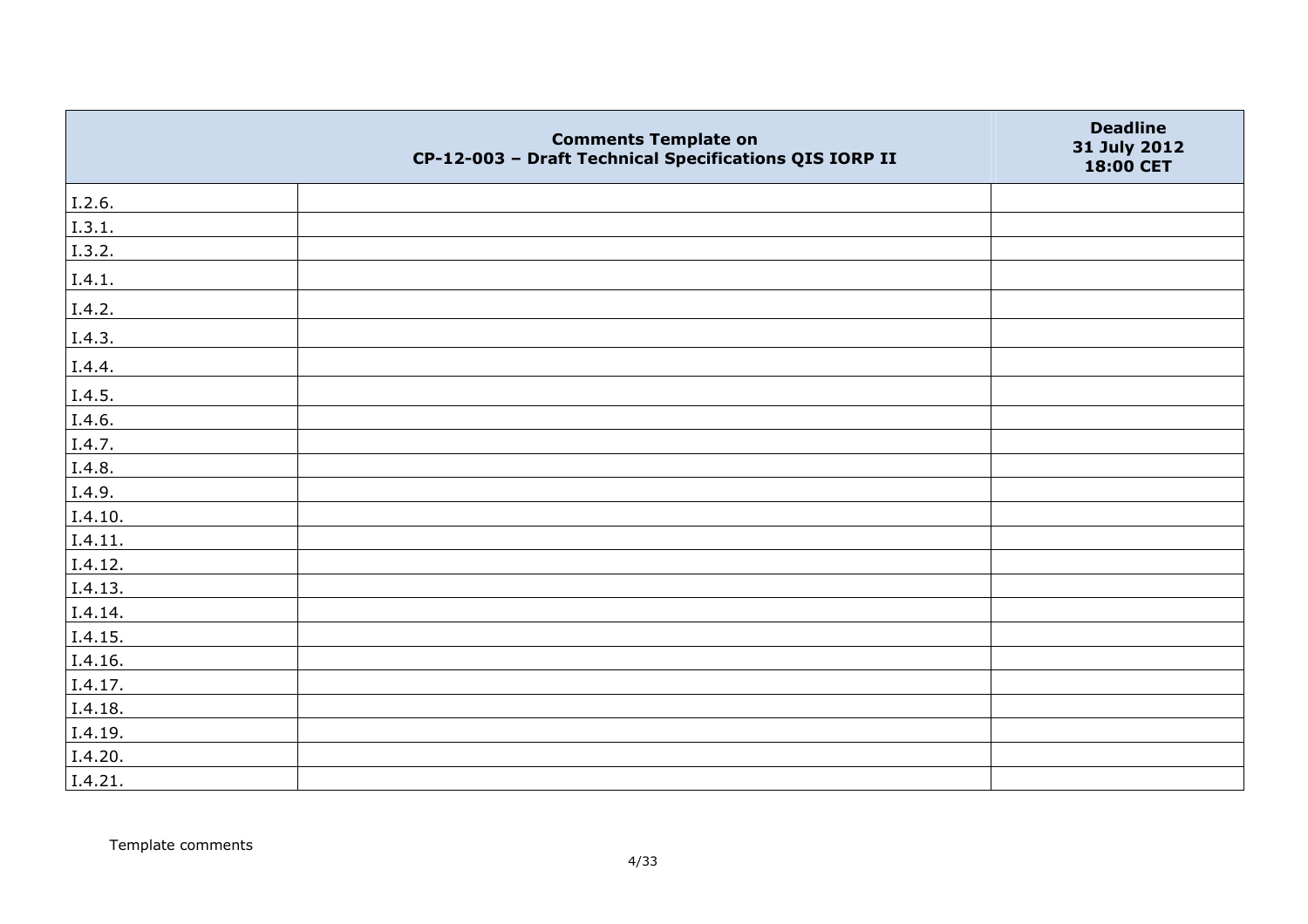|         | <b>Comments Template on</b><br>CP-12-003 - Draft Technical Specifications QIS IORP II | <b>Deadline</b><br>31 July 2012<br>18:00 CET |
|---------|---------------------------------------------------------------------------------------|----------------------------------------------|
| I.4.22. |                                                                                       |                                              |
| I.5.1.  |                                                                                       |                                              |
| I.5.2.  |                                                                                       |                                              |
| I.5.3.  |                                                                                       |                                              |
| I.5.4.  |                                                                                       |                                              |
| I.5.5.  |                                                                                       |                                              |
| I.5.6.  |                                                                                       |                                              |
| I.5.7.  |                                                                                       |                                              |
| I.5.8.  |                                                                                       |                                              |
| I.6.1.  |                                                                                       |                                              |
| I.6.2.  |                                                                                       |                                              |
| I.6.3.  |                                                                                       |                                              |
| I.7.1.  |                                                                                       |                                              |
| I.7.2.  |                                                                                       |                                              |
| I.7.3.  |                                                                                       |                                              |
| I.7.4.  |                                                                                       |                                              |
| I.7.5.  |                                                                                       |                                              |
| I.8.1.  |                                                                                       |                                              |
| I.8.2.  |                                                                                       |                                              |
| I.8.3.  |                                                                                       |                                              |
| I.8.4.  |                                                                                       |                                              |
| I.8.5.  |                                                                                       |                                              |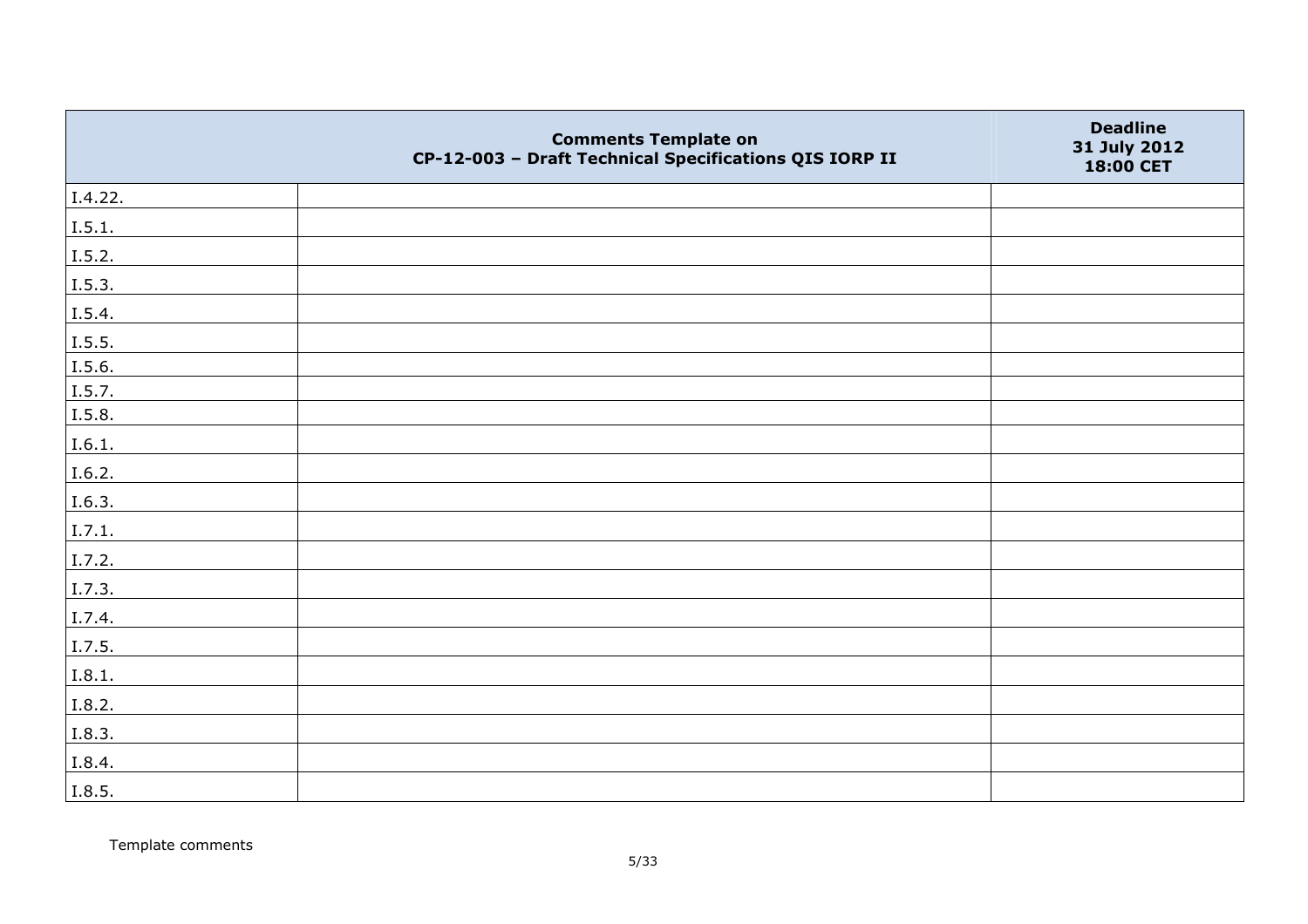|          | <b>Comments Template on</b><br>CP-12-003 - Draft Technical Specifications QIS IORP II | <b>Deadline</b><br>31 July 2012<br>18:00 CET |
|----------|---------------------------------------------------------------------------------------|----------------------------------------------|
| I.8.6.   |                                                                                       |                                              |
| I.9.1.   |                                                                                       |                                              |
| I.9.2.   |                                                                                       |                                              |
| I.9.3.   |                                                                                       |                                              |
| I.10.1.  |                                                                                       |                                              |
| I.10.2.  |                                                                                       |                                              |
| I.10.3.  |                                                                                       |                                              |
| I.10.4   |                                                                                       |                                              |
| I.11.1   |                                                                                       |                                              |
| HBS.1.1. |                                                                                       |                                              |
| HBS.2.1. |                                                                                       |                                              |
| HBS.2.2. |                                                                                       |                                              |
| HBS.2.3. |                                                                                       |                                              |
| HBS.2.4. |                                                                                       |                                              |
| HBS.2.5. |                                                                                       |                                              |
| HBS.2.6. |                                                                                       |                                              |
| HBS.2.7. |                                                                                       |                                              |
| HBS.2.8. |                                                                                       |                                              |
| HBS.3.1. |                                                                                       |                                              |
| HBS.3.2. |                                                                                       |                                              |
| HBS.3.3. |                                                                                       |                                              |
| HBS.3.4. |                                                                                       |                                              |
| HBS.3.5. |                                                                                       |                                              |
| HBS.3.6. |                                                                                       |                                              |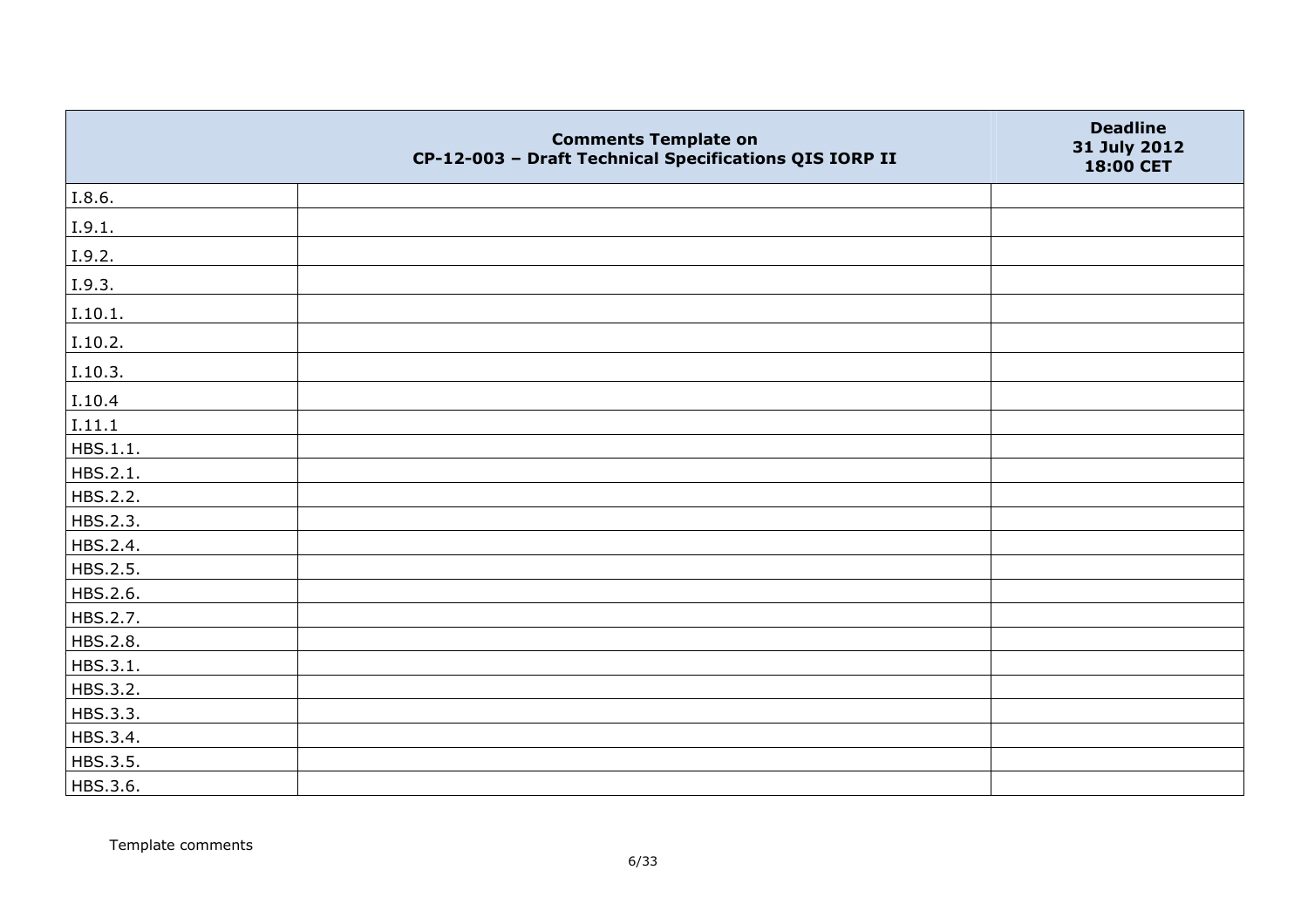|           | <b>Comments Template on</b><br>CP-12-003 - Draft Technical Specifications QIS IORP II | <b>Deadline</b><br>31 July 2012<br>18:00 CET |
|-----------|---------------------------------------------------------------------------------------|----------------------------------------------|
| HBS.3.7.  |                                                                                       |                                              |
| HBS.3.8.  |                                                                                       |                                              |
| HBS.3.9.  |                                                                                       |                                              |
| HBS.3.10. |                                                                                       |                                              |
| HBS.3.11. |                                                                                       |                                              |
| HBS.3.12. |                                                                                       |                                              |
| HBS.3.13. |                                                                                       |                                              |
| HBS.3.14. |                                                                                       |                                              |
| HBS.3.15. |                                                                                       |                                              |
| HBS.3.16. |                                                                                       |                                              |
| HBS.3.17. |                                                                                       |                                              |
| HBS.3.18. |                                                                                       |                                              |
| HBS.3.19. |                                                                                       |                                              |
| HBS.3.20. |                                                                                       |                                              |
| HBS.3.21. |                                                                                       |                                              |
| HBS.3.22. |                                                                                       |                                              |
| HBS.3.23. |                                                                                       |                                              |
| HBS.3.24. |                                                                                       |                                              |
| HBS.3.25. |                                                                                       |                                              |
| HBS.3.26. |                                                                                       |                                              |
| HBS.3.27. |                                                                                       |                                              |
| HBS.3.28. |                                                                                       |                                              |
| HBS.3.29. |                                                                                       |                                              |
| HBS.4.1.  |                                                                                       |                                              |
| HBS.4.2.  |                                                                                       |                                              |
| HBS.4.3.  |                                                                                       |                                              |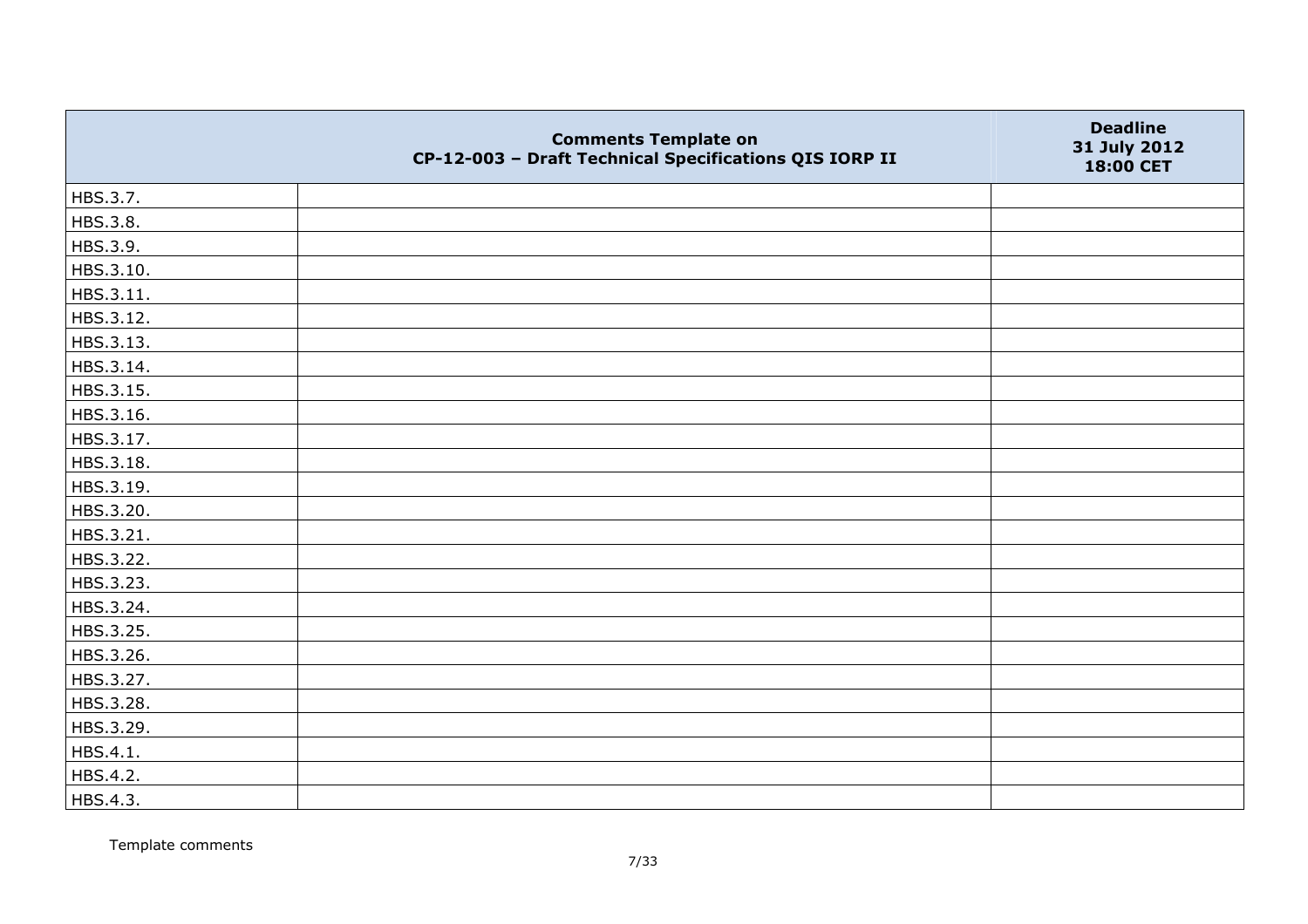|           | <b>Comments Template on</b><br>CP-12-003 - Draft Technical Specifications QIS IORP II | <b>Deadline</b><br>31 July 2012<br>18:00 CET |
|-----------|---------------------------------------------------------------------------------------|----------------------------------------------|
| HBS.4.4.  |                                                                                       |                                              |
| HBS.4.5.  |                                                                                       |                                              |
| HBS.4.6.  |                                                                                       |                                              |
| HBS.4.7.  |                                                                                       |                                              |
| HBS.4.8.  |                                                                                       |                                              |
| HBS.4.9.  |                                                                                       |                                              |
| HBS.4.10. |                                                                                       |                                              |
| HBS.4.11. |                                                                                       |                                              |
| HBS.4.12. |                                                                                       |                                              |
| HBS.4.13. |                                                                                       |                                              |
| HBS.4.14. |                                                                                       |                                              |
| HBS.4.15. |                                                                                       |                                              |
| HBS.4.16. |                                                                                       |                                              |
| HBS.4.17. |                                                                                       |                                              |
| HBS.4.18. |                                                                                       |                                              |
| HBS.4.19. |                                                                                       |                                              |
| HBS.4.20. |                                                                                       |                                              |
| HBS.4.21. |                                                                                       |                                              |
| HBS.4.22. |                                                                                       |                                              |
| HBS.4.23. |                                                                                       |                                              |
| HBS.4.24. |                                                                                       |                                              |
| HBS.4.25. |                                                                                       |                                              |
| HBS.4.26. |                                                                                       |                                              |
| HBS.4.27. |                                                                                       |                                              |
| HBS.4.28. |                                                                                       |                                              |
| HBS.4.29. |                                                                                       |                                              |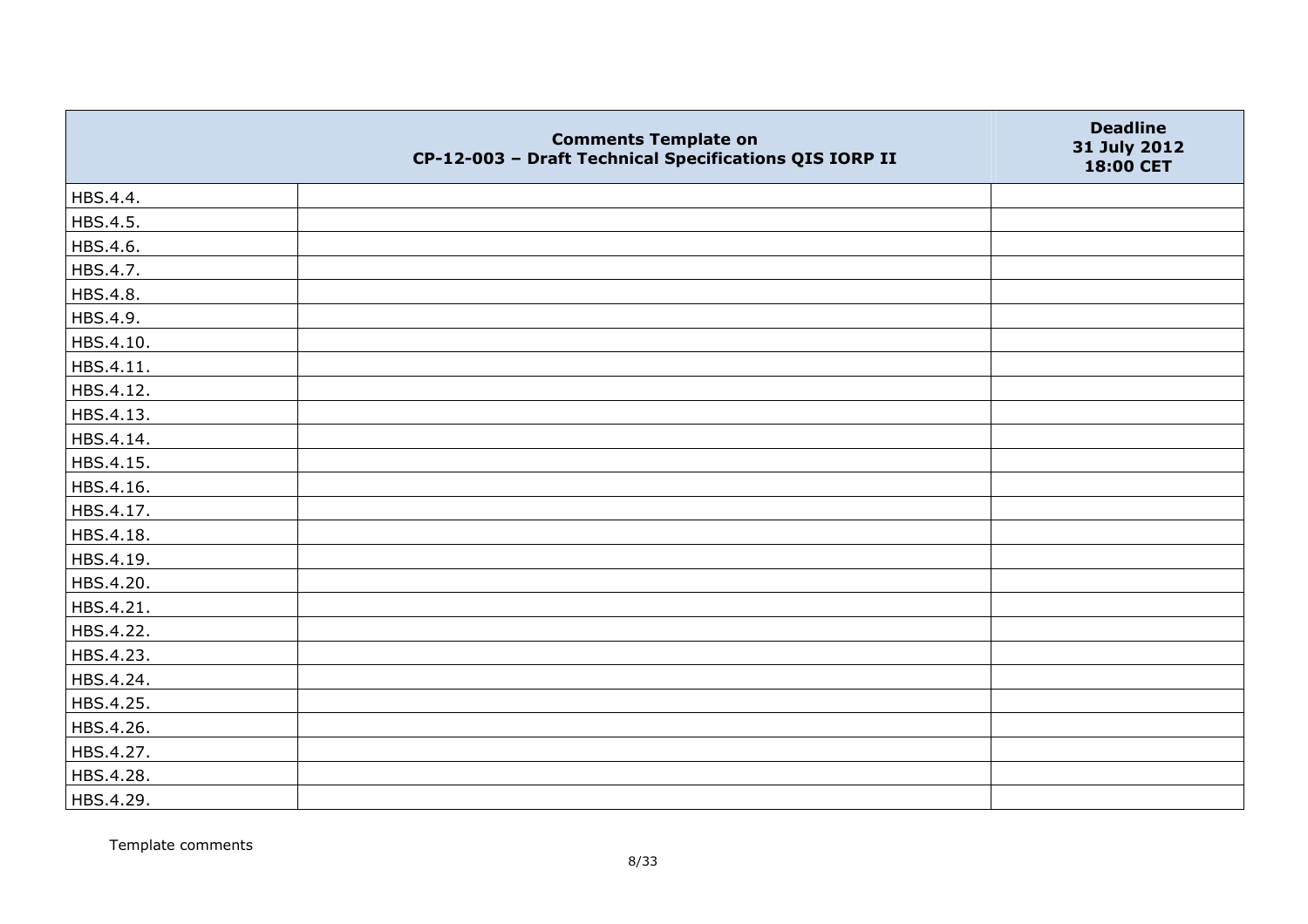|           | <b>Comments Template on</b><br>CP-12-003 - Draft Technical Specifications QIS IORP II | <b>Deadline</b><br>31 July 2012<br>18:00 CET |
|-----------|---------------------------------------------------------------------------------------|----------------------------------------------|
| HBS.4.30. |                                                                                       |                                              |
| HBS.4.31. |                                                                                       |                                              |
| HBS.4.32. |                                                                                       |                                              |
| HBS.4.33. |                                                                                       |                                              |
| HBS.4.34. |                                                                                       |                                              |
| HBS.4.35. |                                                                                       |                                              |
| HBS.4.36. |                                                                                       |                                              |
| HBS.4.37. |                                                                                       |                                              |
| HBS.4.38. |                                                                                       |                                              |
| HBS.4.39. |                                                                                       |                                              |
| HBS.4.40. |                                                                                       |                                              |
| HBS.4.41. |                                                                                       |                                              |
| HBS.4.42. |                                                                                       |                                              |
| HBS.4.43. |                                                                                       |                                              |
| HBS.4.44. |                                                                                       |                                              |
| HBS.4.45. |                                                                                       |                                              |
| HBS.4.46. |                                                                                       |                                              |
| HBS.4.47. |                                                                                       |                                              |
| HBS.4.48. |                                                                                       |                                              |
| HBS.4.49. |                                                                                       |                                              |
| HBS.4.50. |                                                                                       |                                              |
| HBS.4.51. |                                                                                       |                                              |
| HBS.4.52. |                                                                                       |                                              |
| HBS.4.53. |                                                                                       |                                              |
| HBS.4.54. |                                                                                       |                                              |
| HBS.4.55. |                                                                                       |                                              |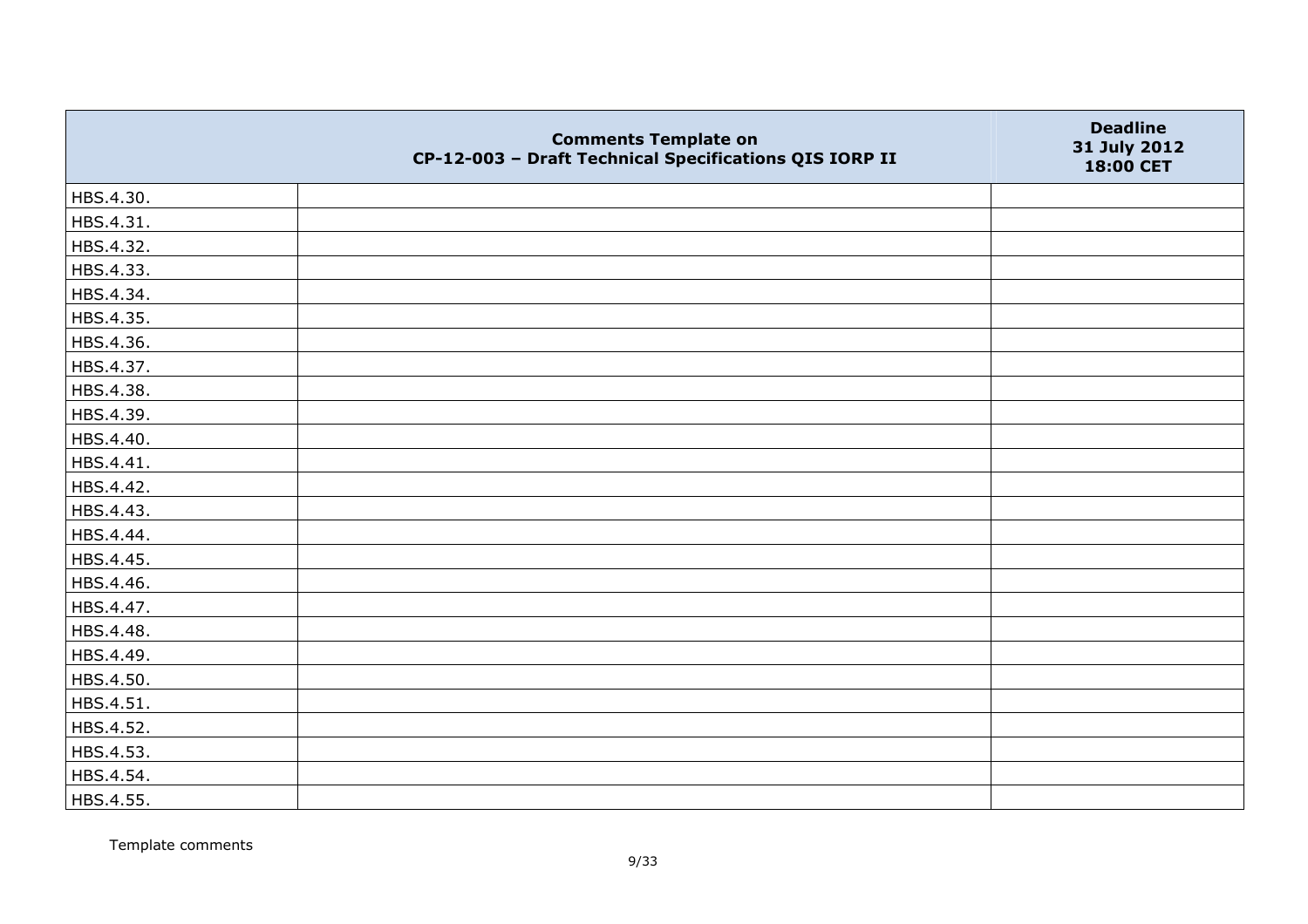|           | <b>Comments Template on</b><br>CP-12-003 - Draft Technical Specifications QIS IORP II | <b>Deadline</b><br>31 July 2012<br>18:00 CET |
|-----------|---------------------------------------------------------------------------------------|----------------------------------------------|
| HBS.4.56. |                                                                                       |                                              |
| HBS.4.57. |                                                                                       |                                              |
| HBS.4.58. |                                                                                       |                                              |
| HBS.4.59. |                                                                                       |                                              |
| HBS.4.60. |                                                                                       |                                              |
| HBS.4.61. |                                                                                       |                                              |
| HBS.5.1.  |                                                                                       |                                              |
| HBS.5.2.  |                                                                                       |                                              |
| HBS.5.3.  |                                                                                       |                                              |
| HBS.5.4.  |                                                                                       |                                              |
| HBS.5.5.  |                                                                                       |                                              |
| HBS.6.1.  |                                                                                       |                                              |
| HBS.6.2.  |                                                                                       |                                              |
| HBS.6.3.  |                                                                                       |                                              |
| HBS.6.4.  |                                                                                       |                                              |
| HBS.6.5.  |                                                                                       |                                              |
| HBS.6.6.  |                                                                                       |                                              |
| HBS.6.7.  |                                                                                       |                                              |
| HBS.6.8.  |                                                                                       |                                              |
| HBS.6.9.  |                                                                                       |                                              |
| HBS.6.10. |                                                                                       |                                              |
| HBS.6.11. |                                                                                       |                                              |
| HBS.6.12. |                                                                                       |                                              |
| HBS.6.13. |                                                                                       |                                              |
| HBS.6.14. |                                                                                       |                                              |
| HBS.6.15. |                                                                                       |                                              |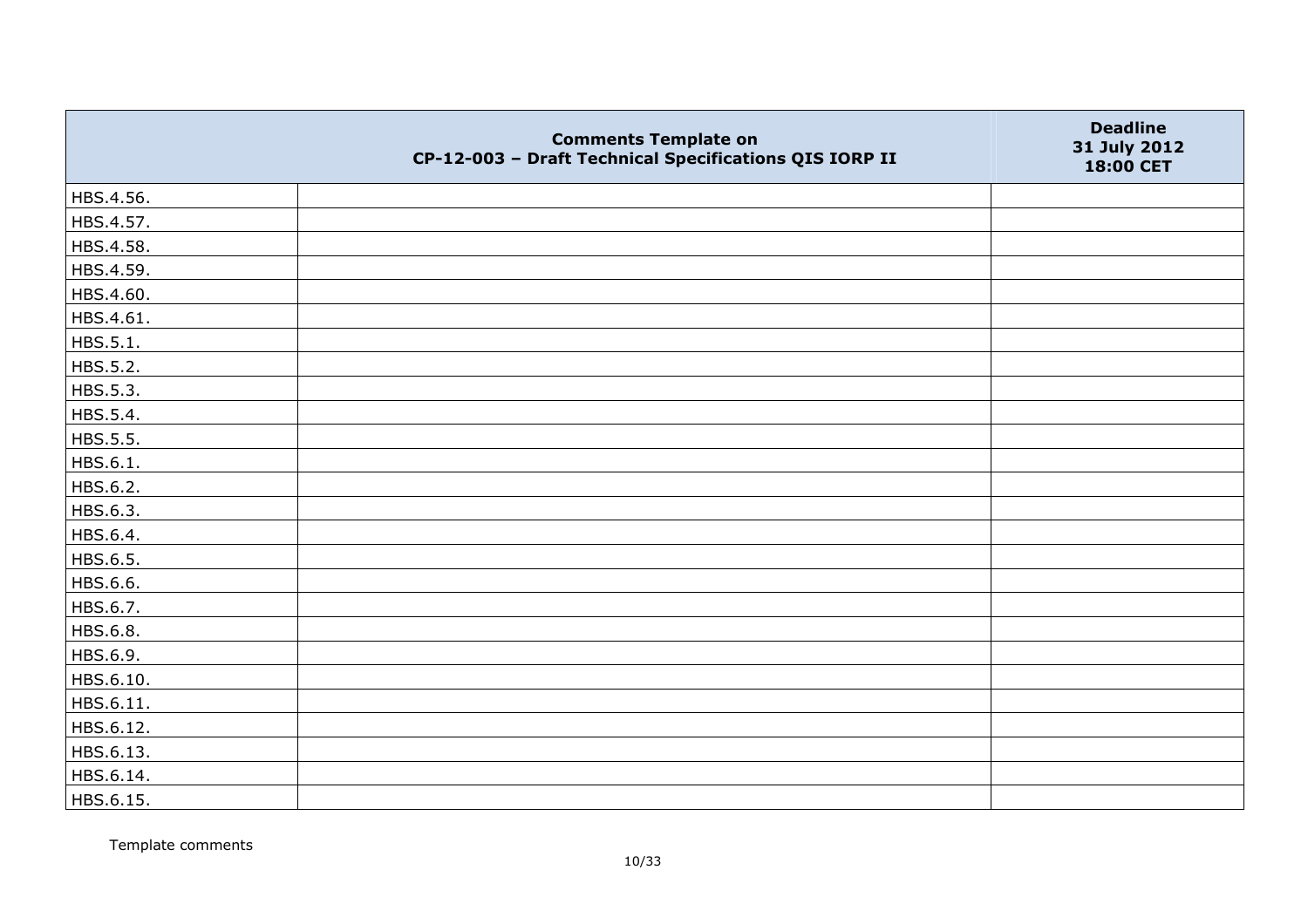|           | <b>Comments Template on</b><br>CP-12-003 - Draft Technical Specifications QIS IORP II | <b>Deadline</b><br>31 July 2012<br>18:00 CET |
|-----------|---------------------------------------------------------------------------------------|----------------------------------------------|
| HBS.6.16. |                                                                                       |                                              |
| HBS.6.17. |                                                                                       |                                              |
| HBS.6.18. |                                                                                       |                                              |
| HBS.6.19. |                                                                                       |                                              |
| HBS.6.20. |                                                                                       |                                              |
| HBS.6.21. |                                                                                       |                                              |
| HBS.6.22. |                                                                                       |                                              |
| HBS.6.23. |                                                                                       |                                              |
| HBS.6.24. |                                                                                       |                                              |
| HBS.6.25. |                                                                                       |                                              |
| HBS.6.26. |                                                                                       |                                              |
| HBS.6.27. |                                                                                       |                                              |
| HBS.6.28. |                                                                                       |                                              |
| HBS.6.29. |                                                                                       |                                              |
| HBS.6.30. |                                                                                       |                                              |
| HBS.6.31. |                                                                                       |                                              |
| HBS.6.32. |                                                                                       |                                              |
| HBS.6.33. |                                                                                       |                                              |
| HBS.6.34. |                                                                                       |                                              |
| HBS.6.35. |                                                                                       |                                              |
| HBS.6.36. |                                                                                       |                                              |
| HBS.6.37. |                                                                                       |                                              |
| HBS.6.38. |                                                                                       |                                              |
| HBS.6.39. |                                                                                       |                                              |
| HBS.6.40. |                                                                                       |                                              |
| HBS.6.41. |                                                                                       |                                              |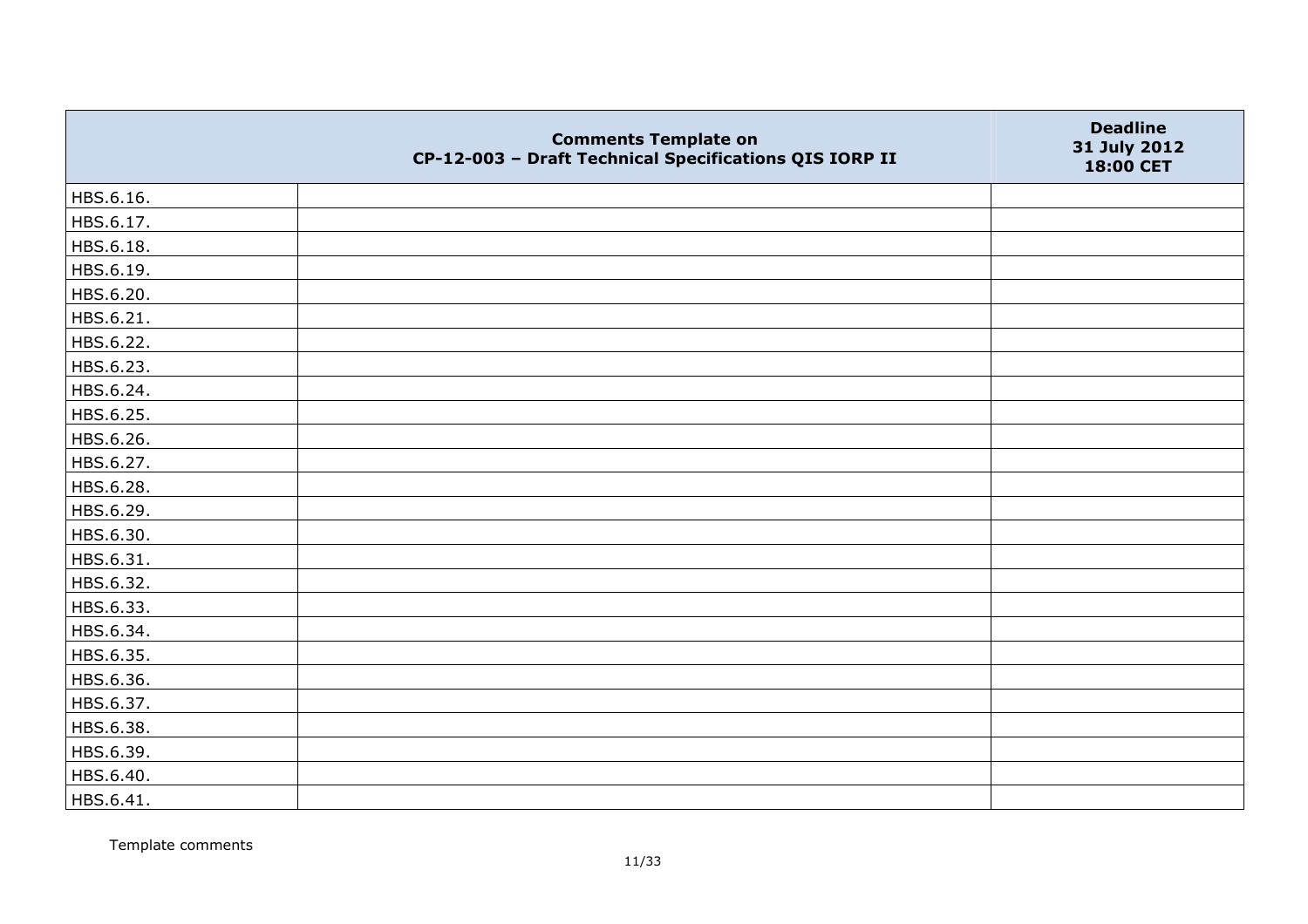|           | <b>Comments Template on</b><br>CP-12-003 - Draft Technical Specifications QIS IORP II | <b>Deadline</b><br>31 July 2012<br>18:00 CET |
|-----------|---------------------------------------------------------------------------------------|----------------------------------------------|
| HBS.6.42. |                                                                                       |                                              |
| HBS.6.43. |                                                                                       |                                              |
| HBS.6.44. |                                                                                       |                                              |
| HBS.6.45. |                                                                                       |                                              |
| HBS.6.46. |                                                                                       |                                              |
| HBS.6.47. |                                                                                       |                                              |
| HBS.6.48. |                                                                                       |                                              |
| HBS.6.49. |                                                                                       |                                              |
| HBS.6.50. |                                                                                       |                                              |
| HBS.6.51. |                                                                                       |                                              |
| HBS.6.52. |                                                                                       |                                              |
| HBS.6.53. |                                                                                       |                                              |
| HBS.6.54. |                                                                                       |                                              |
| HBS.6.55. |                                                                                       |                                              |
| HBS.6.56. |                                                                                       |                                              |
| HBS.6.57. |                                                                                       |                                              |
| HBS.6.58. |                                                                                       |                                              |
| HBS.6.59. |                                                                                       |                                              |
| HBS.6.60. |                                                                                       |                                              |
| HBS.6.61. |                                                                                       |                                              |
| HBS.6.62. |                                                                                       |                                              |
| HBS.6.63. |                                                                                       |                                              |
| HBS.6.64. |                                                                                       |                                              |
| HBS.6.65. |                                                                                       |                                              |
| HBS.6.66. |                                                                                       |                                              |
| HBS.6.67. |                                                                                       |                                              |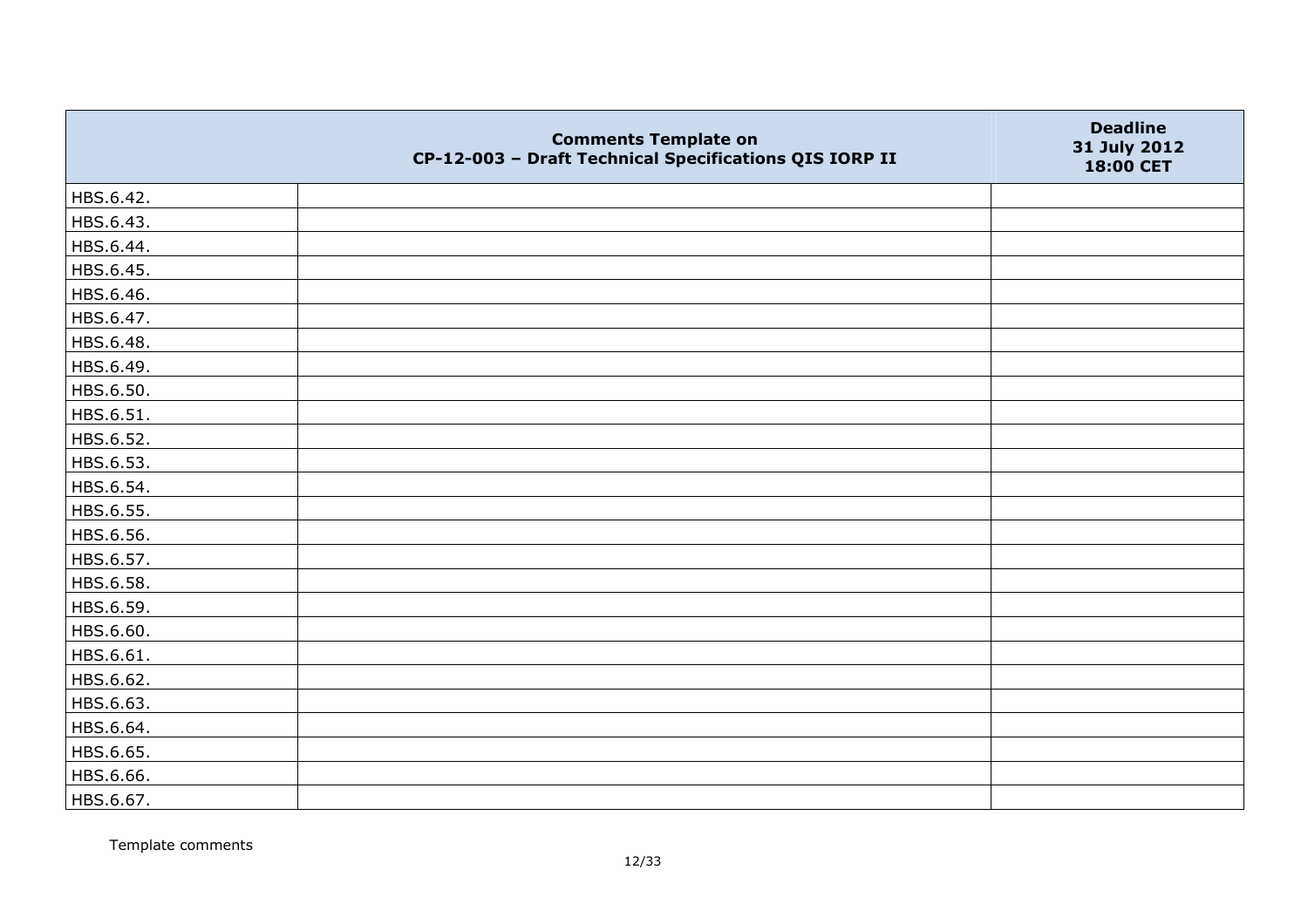|           | <b>Comments Template on</b><br>CP-12-003 - Draft Technical Specifications QIS IORP II | <b>Deadline</b><br>31 July 2012<br>18:00 CET |
|-----------|---------------------------------------------------------------------------------------|----------------------------------------------|
| HBS.6.68. |                                                                                       |                                              |
| HBS.6.69. |                                                                                       |                                              |
| HBS.6.70. |                                                                                       |                                              |
| HBS.6.71. |                                                                                       |                                              |
| HBS.6.72. |                                                                                       |                                              |
| HBS.6.73. |                                                                                       |                                              |
| HBS.6.74. |                                                                                       |                                              |
| HBS.6.75. |                                                                                       |                                              |
| HBS.6.76. |                                                                                       |                                              |
| HBS.6.77. |                                                                                       |                                              |
| HBS.6.78. |                                                                                       |                                              |
| HBS.6.79. |                                                                                       |                                              |
| HBS.6.80. |                                                                                       |                                              |
| HBS.6.81. |                                                                                       |                                              |
| HBS.6.82. |                                                                                       |                                              |
| HBS.6.83. |                                                                                       |                                              |
| HBS.6.84. |                                                                                       |                                              |
| HBS.6.85. |                                                                                       |                                              |
| HBS.6.86. |                                                                                       |                                              |
| HBS.6.87. |                                                                                       |                                              |
| HBS.6.88. |                                                                                       |                                              |
| HBS.6.89. |                                                                                       |                                              |
| HBS.6.90. |                                                                                       |                                              |
| HBS.7.1.  |                                                                                       |                                              |
| HBS.7.2.  |                                                                                       |                                              |
| HBS.7.3.  |                                                                                       |                                              |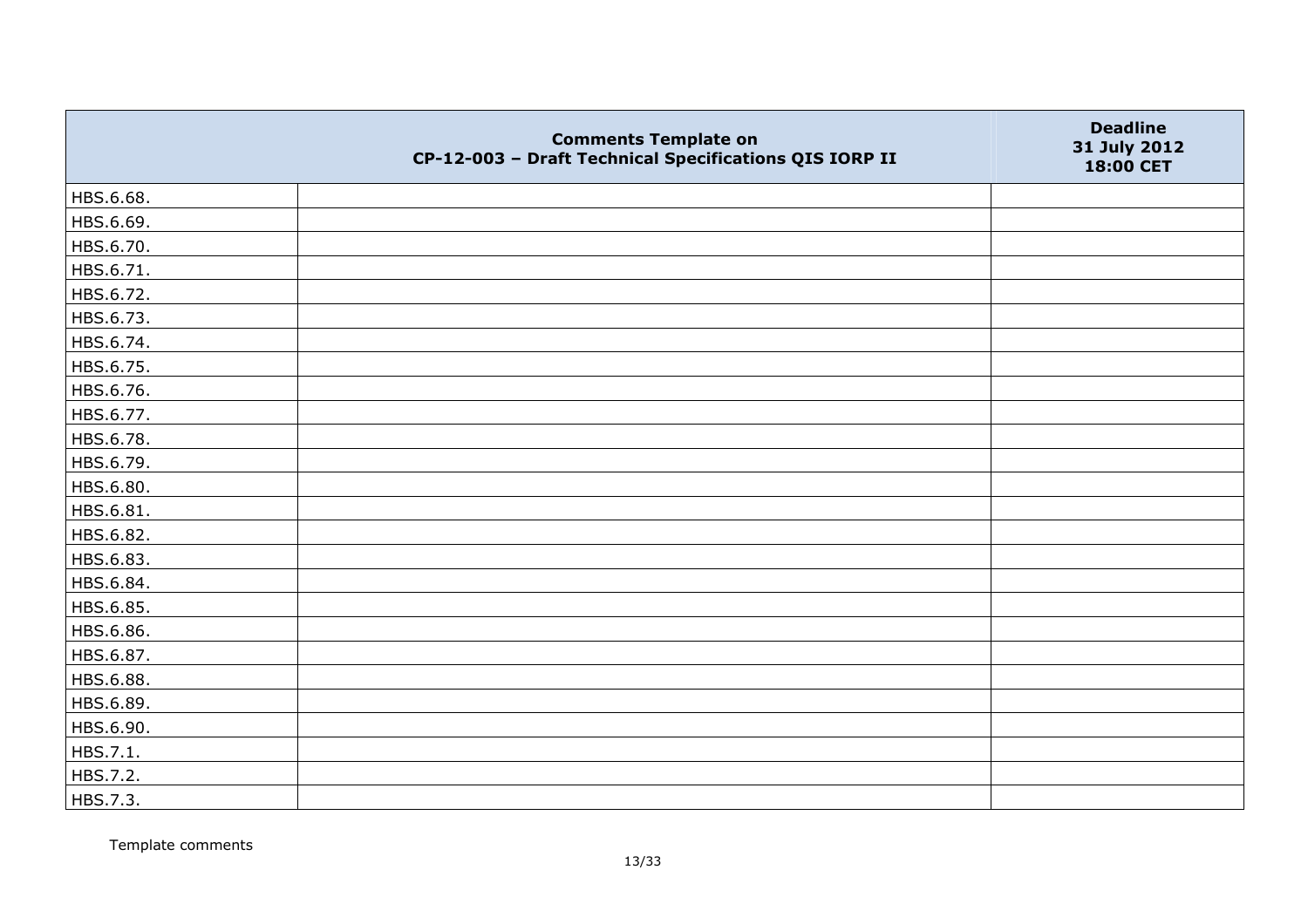|           | <b>Comments Template on</b><br>CP-12-003 - Draft Technical Specifications QIS IORP II | <b>Deadline</b><br>31 July 2012<br>18:00 CET |
|-----------|---------------------------------------------------------------------------------------|----------------------------------------------|
| HBS.7.4.  |                                                                                       |                                              |
| HBS.7.5.  |                                                                                       |                                              |
| HBS.7.6.  |                                                                                       |                                              |
| HBS.7.7.  |                                                                                       |                                              |
| HBS.7.8.  |                                                                                       |                                              |
| HBS.7.9.  |                                                                                       |                                              |
| HBS.7.10. |                                                                                       |                                              |
| HBS.7.11. |                                                                                       |                                              |
| HBS.7.12. |                                                                                       |                                              |
| HBS.7.13. |                                                                                       |                                              |
| HBS.7.14. |                                                                                       |                                              |
| HBS.7.15. |                                                                                       |                                              |
| HBS.7.16. |                                                                                       |                                              |
| HBS.7.17. |                                                                                       |                                              |
| HBS.7.18. |                                                                                       |                                              |
| HBS.7.19. |                                                                                       |                                              |
| HBS.7.20. |                                                                                       |                                              |
| HBS.7.21. |                                                                                       |                                              |
| HBS.7.22. |                                                                                       |                                              |
| HBS.7.23. |                                                                                       |                                              |
| HBS.7.24. |                                                                                       |                                              |
| HBS.7.25. |                                                                                       |                                              |
| HBS.7.26. |                                                                                       |                                              |
| HBS.7.27. |                                                                                       |                                              |
| HBS.7.28. |                                                                                       |                                              |
| HBS.7.29. |                                                                                       |                                              |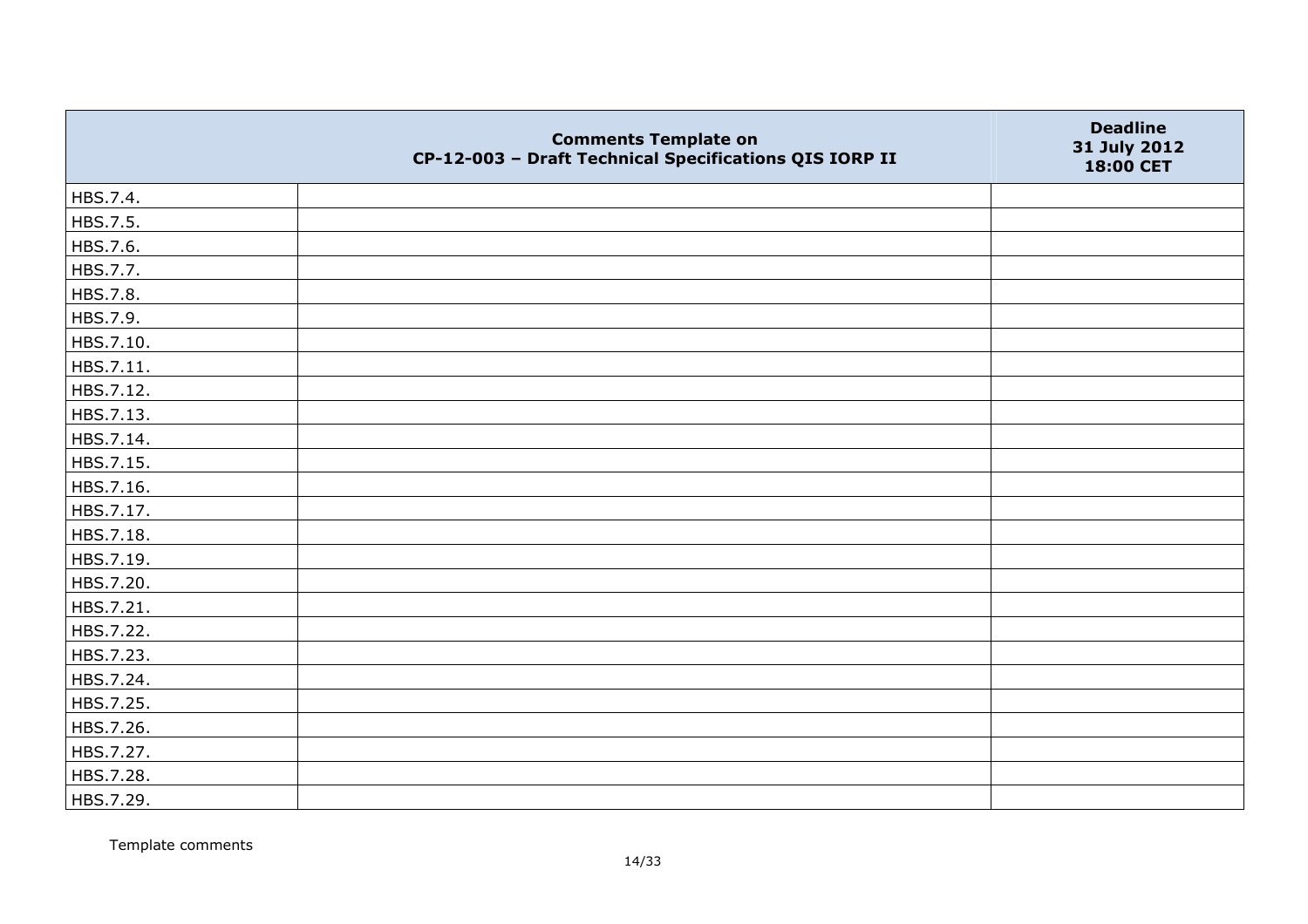|                 | <b>Comments Template on</b><br>CP-12-003 - Draft Technical Specifications QIS IORP II | <b>Deadline</b><br>31 July 2012<br>18:00 CET |
|-----------------|---------------------------------------------------------------------------------------|----------------------------------------------|
| HBS.7.30.       |                                                                                       |                                              |
| HBS.7.31.       |                                                                                       |                                              |
| HBS.7.32.       |                                                                                       |                                              |
| HBS.7.33.       |                                                                                       |                                              |
| HBS.7.34.       |                                                                                       |                                              |
| HBS.7.35.       |                                                                                       |                                              |
| HBS.7.36.       |                                                                                       |                                              |
| HBS.7.37.       |                                                                                       |                                              |
| HBS.7.38.       |                                                                                       |                                              |
| HBS.7.39.       |                                                                                       |                                              |
| HBS.7.40.       |                                                                                       |                                              |
| HBS.7.41.       |                                                                                       |                                              |
| HBS.7.42.       |                                                                                       |                                              |
| HBS.8.1.        |                                                                                       |                                              |
| HBS.8.2.        |                                                                                       |                                              |
| HBS.8.3.        |                                                                                       |                                              |
| HBS.8.4.        |                                                                                       |                                              |
| HBS.8.5.        |                                                                                       |                                              |
| HBS.8.6.        |                                                                                       |                                              |
| HBS.8.7.        |                                                                                       |                                              |
| <b>HBS.8.8.</b> |                                                                                       |                                              |
| HBS.8.9.        |                                                                                       |                                              |
| HBS.8.10.       |                                                                                       |                                              |
| HBS.8.11.       |                                                                                       |                                              |
| HBS.8.12.       |                                                                                       |                                              |
| HBS.8.13.       |                                                                                       |                                              |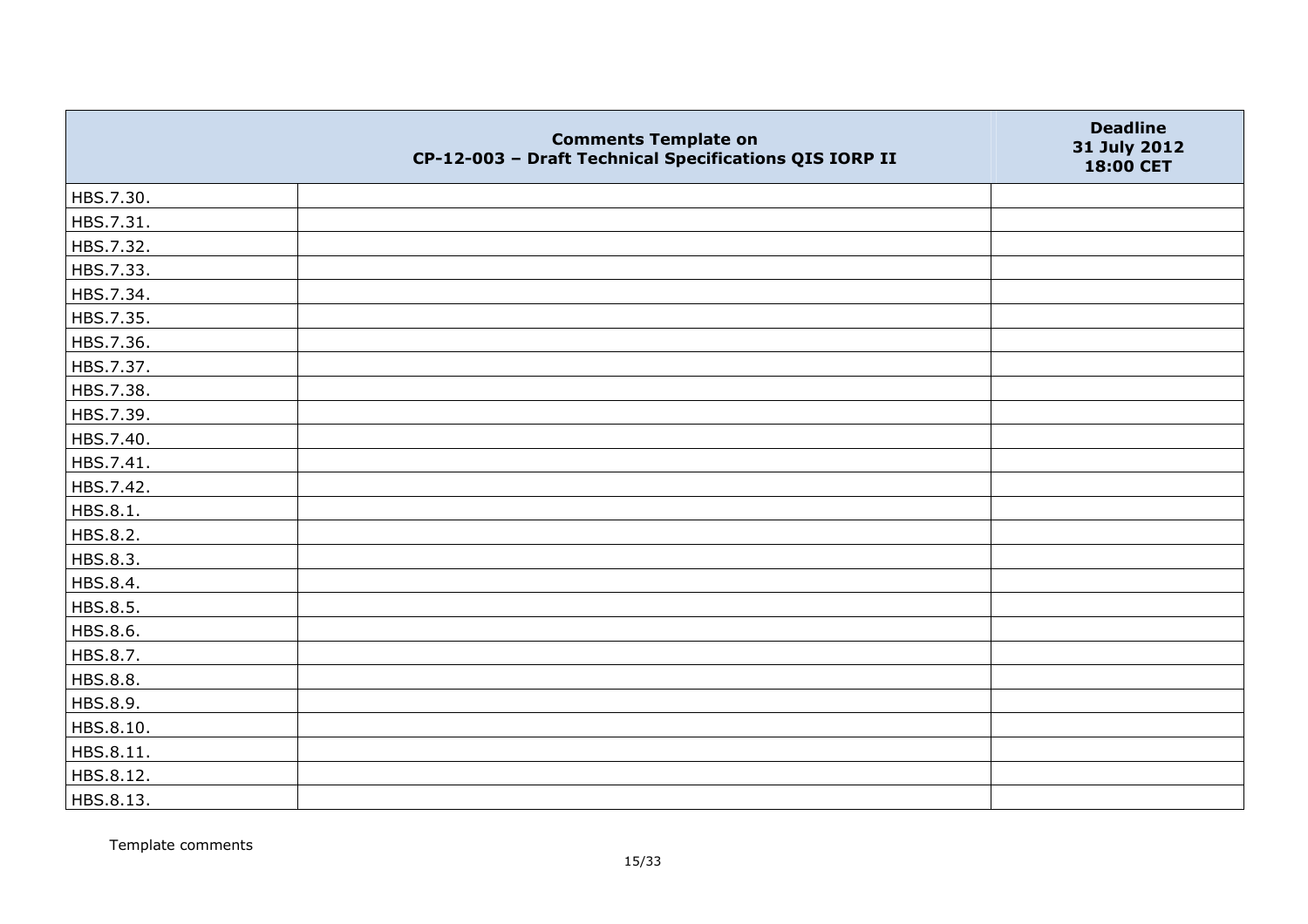|           | <b>Comments Template on</b><br>CP-12-003 - Draft Technical Specifications QIS IORP II | <b>Deadline</b><br>31 July 2012<br>18:00 CET |
|-----------|---------------------------------------------------------------------------------------|----------------------------------------------|
| HBS.8.14. |                                                                                       |                                              |
| HBS.8.15. |                                                                                       |                                              |
| HBS.8.16. |                                                                                       |                                              |
| HBS.8.17. |                                                                                       |                                              |
| HBS.8.18. |                                                                                       |                                              |
| HBS.8.19. |                                                                                       |                                              |
| HBS.8.20. |                                                                                       |                                              |
| HBS.8.21. |                                                                                       |                                              |
| HBS.8.22. |                                                                                       |                                              |
| HBS.8.23. |                                                                                       |                                              |
| HBS.8.24. |                                                                                       |                                              |
| HBS.9.1.  |                                                                                       |                                              |
| HBS.9.2.  |                                                                                       |                                              |
| HBS.9.3.  |                                                                                       |                                              |
| HBS.9.4.  |                                                                                       |                                              |
| HBS.9.5.  |                                                                                       |                                              |
| HBS.9.6.  |                                                                                       |                                              |
| HBS.9.7.  |                                                                                       |                                              |
| HBS.9.8.  |                                                                                       |                                              |
| HBS.9.9.  |                                                                                       |                                              |
| SCR.1.1.  |                                                                                       |                                              |
| SCR.1.2.  |                                                                                       |                                              |
| SCR.1.3.  |                                                                                       |                                              |
| SCR.1.4.  |                                                                                       |                                              |
| SCR.1.5.  |                                                                                       |                                              |
| SCR.1.6.  |                                                                                       |                                              |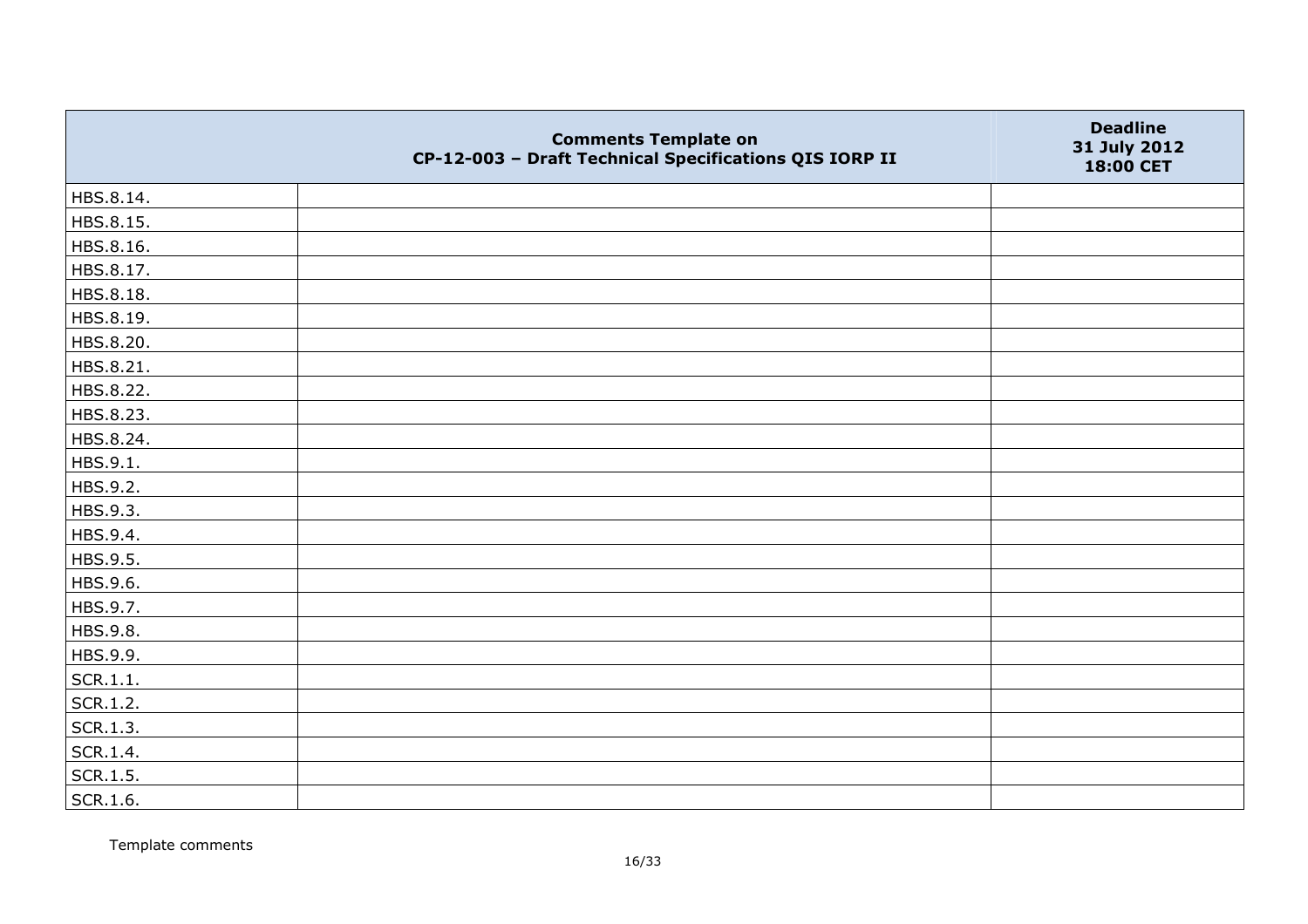|                   | <b>Comments Template on</b><br>CP-12-003 - Draft Technical Specifications QIS IORP II | <b>Deadline</b><br>31 July 2012<br>18:00 CET |
|-------------------|---------------------------------------------------------------------------------------|----------------------------------------------|
| SCR.1.7.          |                                                                                       |                                              |
| SCR.1.8.          |                                                                                       |                                              |
| SCR.1.9.          |                                                                                       |                                              |
| $\vert$ SCR.1.10. |                                                                                       |                                              |
| SCR.1.11.         |                                                                                       |                                              |
| SCR.1.12.         |                                                                                       |                                              |
| SCR.1.13.         |                                                                                       |                                              |
| $ $ SCR.1.14.     |                                                                                       |                                              |
| $\vert$ SCR.1.15. |                                                                                       |                                              |
| SCR.1.16.         |                                                                                       |                                              |
| $ $ SCR.1.17.     |                                                                                       |                                              |
| SCR.1.18.         |                                                                                       |                                              |
| SCR.1.19.         |                                                                                       |                                              |
| SCR.1.20.         |                                                                                       |                                              |
| SCR.1.21.         |                                                                                       |                                              |
| SCR.1.22.         |                                                                                       |                                              |
| SCR.1.23.         |                                                                                       |                                              |
| SCR.1.24.         |                                                                                       |                                              |
| SCR.1.25.         |                                                                                       |                                              |
| SCR.2.1.          |                                                                                       |                                              |
| SCR.2.2.          |                                                                                       |                                              |
| SCR.2.3.          |                                                                                       |                                              |
| SCR.2.4.          |                                                                                       |                                              |
| SCR.2.5.          |                                                                                       |                                              |
| SCR.2.6.          |                                                                                       |                                              |
| SCR.2.7.          |                                                                                       |                                              |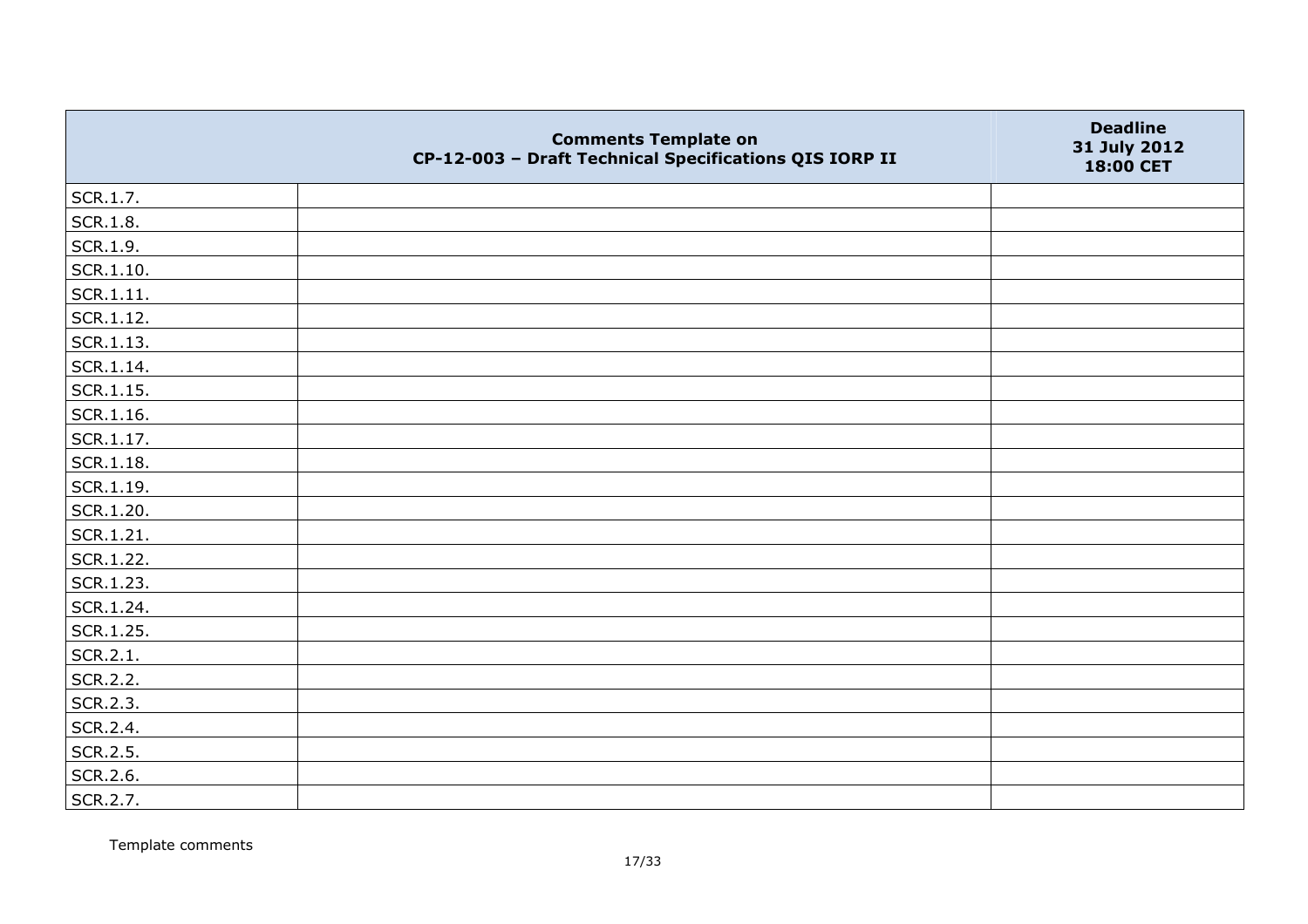|           | <b>Comments Template on</b><br>CP-12-003 - Draft Technical Specifications QIS IORP II | <b>Deadline</b><br>31 July 2012<br>18:00 CET |
|-----------|---------------------------------------------------------------------------------------|----------------------------------------------|
| SCR.2.8.  |                                                                                       |                                              |
| SCR.2.9.  |                                                                                       |                                              |
| SCR.2.10. |                                                                                       |                                              |
| SCR.2.11. |                                                                                       |                                              |
| SCR.2.12. |                                                                                       |                                              |
| SCR.2.13. |                                                                                       |                                              |
| SCR.2.14. |                                                                                       |                                              |
| SCR.2.15. |                                                                                       |                                              |
| SCR.2.16. |                                                                                       |                                              |
| SCR.2.17. |                                                                                       |                                              |
| SCR.2.18. |                                                                                       |                                              |
| SCR.2.19. |                                                                                       |                                              |
| SCR.2.20. |                                                                                       |                                              |
| SCR.2.21. |                                                                                       |                                              |
| SCR.2.22. |                                                                                       |                                              |
| SCR.2.23. |                                                                                       |                                              |
| SCR.2.24. |                                                                                       |                                              |
| SCR.2.25. |                                                                                       |                                              |
| SCR.2.26. |                                                                                       |                                              |
| SCR.2.27. |                                                                                       |                                              |
| SCR.2.28. |                                                                                       |                                              |
| SCR.2.29. |                                                                                       |                                              |
| SCR.2.30. |                                                                                       |                                              |
| SCR.2.31. |                                                                                       |                                              |
| SCR.2.32. |                                                                                       |                                              |
| SCR.2.33. |                                                                                       |                                              |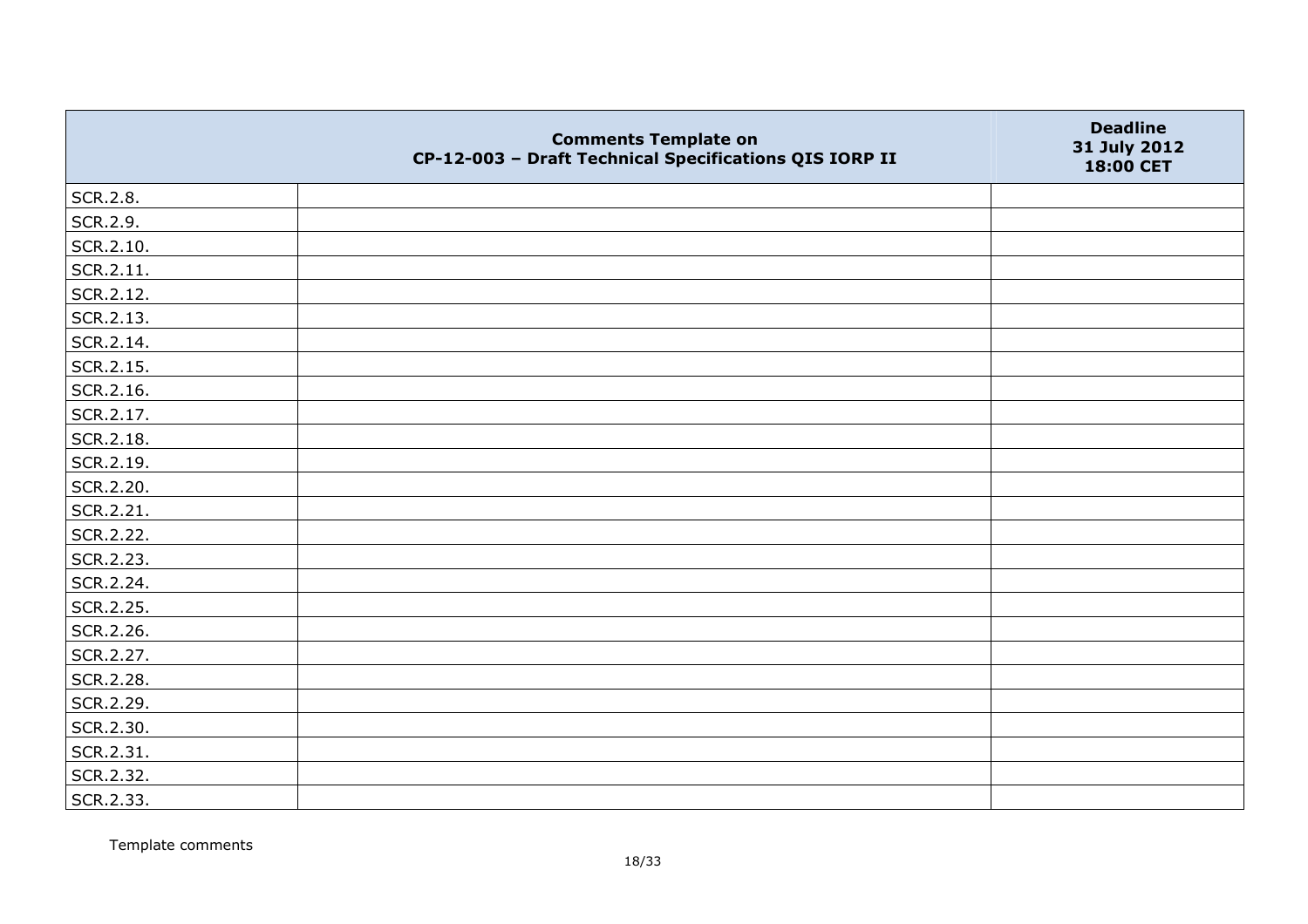|                 | <b>Comments Template on</b><br>CP-12-003 - Draft Technical Specifications QIS IORP II | <b>Deadline</b><br>31 July 2012<br>18:00 CET |
|-----------------|---------------------------------------------------------------------------------------|----------------------------------------------|
| SCR.2.34.       |                                                                                       |                                              |
| SCR.2.35.       |                                                                                       |                                              |
| SCR.3.1.        |                                                                                       |                                              |
| SCR.3.2.        |                                                                                       |                                              |
| SCR.3.3.        |                                                                                       |                                              |
| SCR.3.4.        |                                                                                       |                                              |
| SCR.3.5.        |                                                                                       |                                              |
| SCR.3.6.        |                                                                                       |                                              |
| SCR.4.1.        |                                                                                       |                                              |
| SCR.4.2.        |                                                                                       |                                              |
| SCR.4.3.        |                                                                                       |                                              |
| SCR.4.4.        |                                                                                       |                                              |
| SCR.5.1.        |                                                                                       |                                              |
| SCR.5.2.        |                                                                                       |                                              |
| SCR.5.3.        |                                                                                       |                                              |
| SCR.5.4.        |                                                                                       |                                              |
| SCR.5.5.        |                                                                                       |                                              |
| SCR.5.6.        |                                                                                       |                                              |
| SCR.5.7.        |                                                                                       |                                              |
| <b>SCR.5.8.</b> |                                                                                       |                                              |
| SCR.5.9.        |                                                                                       |                                              |
| SCR.5.10.       |                                                                                       |                                              |
| SCR.5.11.       |                                                                                       |                                              |
| SCR.5.12.       |                                                                                       |                                              |
| SCR.5.13.       |                                                                                       |                                              |
| SCR.5.14.       |                                                                                       |                                              |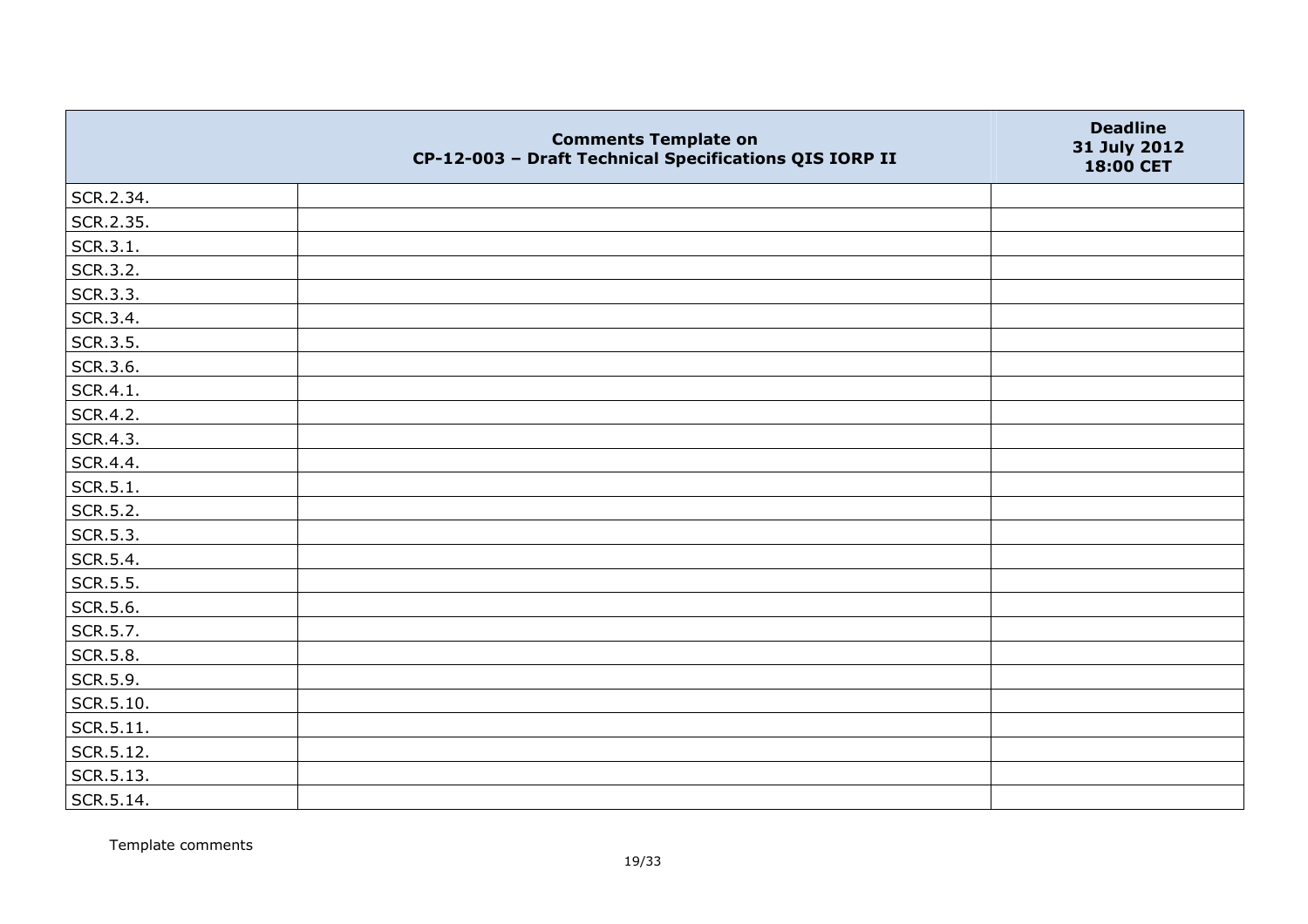|                   | <b>Comments Template on</b><br>CP-12-003 - Draft Technical Specifications QIS IORP II | <b>Deadline</b><br>31 July 2012<br>18:00 CET |
|-------------------|---------------------------------------------------------------------------------------|----------------------------------------------|
| SCR.5.15.         |                                                                                       |                                              |
| SCR.5.16.         |                                                                                       |                                              |
| SCR.5.17.         |                                                                                       |                                              |
| $\vert$ SCR.5.18. |                                                                                       |                                              |
| SCR.5.19.         |                                                                                       |                                              |
| SCR.5.20.         |                                                                                       |                                              |
| SCR.5.21.         |                                                                                       |                                              |
| SCR.5.22.         |                                                                                       |                                              |
| SCR.5.23.         |                                                                                       |                                              |
| SCR.5.24.         |                                                                                       |                                              |
| SCR.5.25.         |                                                                                       |                                              |
| SCR.5.26.         |                                                                                       |                                              |
| SCR.5.27.         |                                                                                       |                                              |
| SCR.5.28.         |                                                                                       |                                              |
| SCR.5.29.         |                                                                                       |                                              |
| SCR.5.30.         |                                                                                       |                                              |
| SCR.5.31.         |                                                                                       |                                              |
| SCR.5.32.         |                                                                                       |                                              |
| SCR.5.33.         |                                                                                       |                                              |
| SCR.5.34.         |                                                                                       |                                              |
| SCR.5.35.         |                                                                                       |                                              |
| SCR.5.36.         |                                                                                       |                                              |
| SCR.5.37.         |                                                                                       |                                              |
| SCR.5.38.         |                                                                                       |                                              |
| SCR.5.39.         |                                                                                       |                                              |
| SCR.5.40.         |                                                                                       |                                              |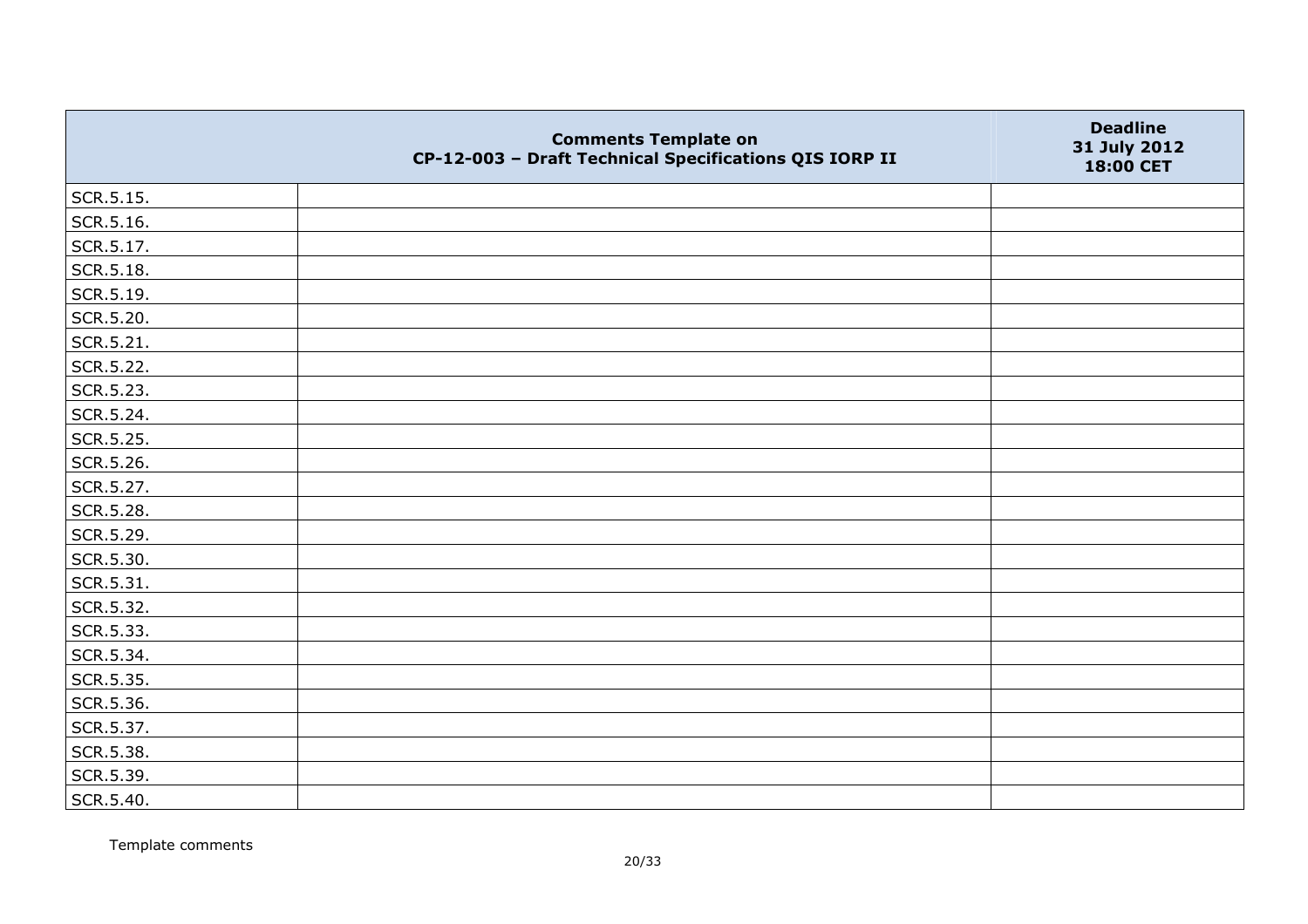|           | <b>Comments Template on</b><br>CP-12-003 - Draft Technical Specifications QIS IORP II | <b>Deadline</b><br>31 July 2012<br>18:00 CET |
|-----------|---------------------------------------------------------------------------------------|----------------------------------------------|
| SCR.5.41. |                                                                                       |                                              |
| SCR.5.42. |                                                                                       |                                              |
| SCR.5.43. |                                                                                       |                                              |
| SCR.5.44. |                                                                                       |                                              |
| SCR.5.45. |                                                                                       |                                              |
| SCR.5.46. |                                                                                       |                                              |
| SCR.5.47. |                                                                                       |                                              |
| SCR.5.48. |                                                                                       |                                              |
| SCR.5.49. |                                                                                       |                                              |
| SCR.5.50. |                                                                                       |                                              |
| SCR.5.51. |                                                                                       |                                              |
| SCR.5.52. |                                                                                       |                                              |
| SCR.5.53. |                                                                                       |                                              |
| SCR.5.54. |                                                                                       |                                              |
| SCR.5.55. |                                                                                       |                                              |
| SCR.5.56. |                                                                                       |                                              |
| SCR.5.57. |                                                                                       |                                              |
| SCR.5.58. |                                                                                       |                                              |
| SCR.5.59. |                                                                                       |                                              |
| SCR.5.60. |                                                                                       |                                              |
| SCR.5.61. |                                                                                       |                                              |
| SCR.5.62. |                                                                                       |                                              |
| SCR.5.63. |                                                                                       |                                              |
| SCR.5.64. |                                                                                       |                                              |
| SCR.5.65. |                                                                                       |                                              |
| SCR.5.66. |                                                                                       |                                              |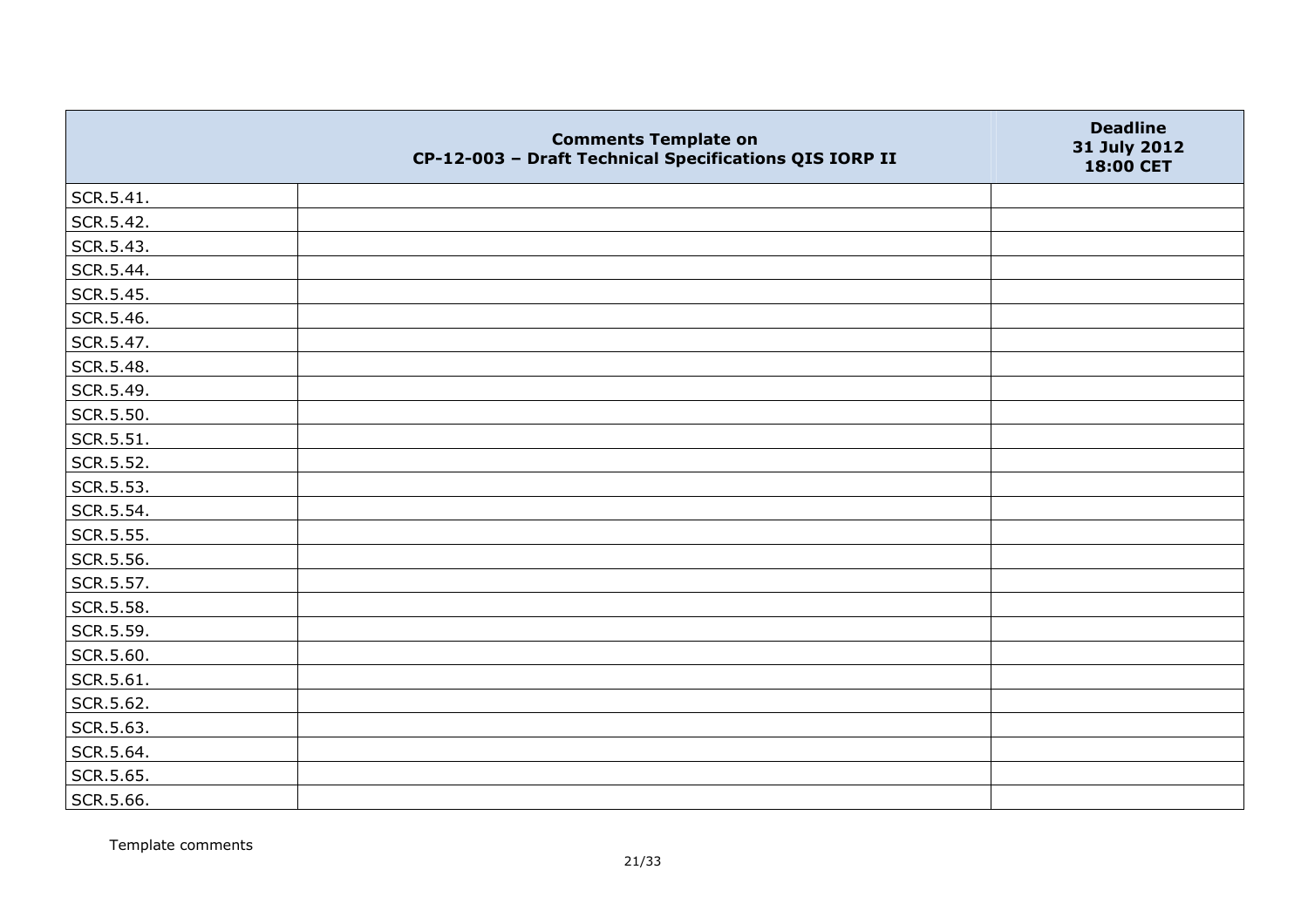|           | <b>Comments Template on</b><br>CP-12-003 - Draft Technical Specifications QIS IORP II | <b>Deadline</b><br>31 July 2012<br>18:00 CET |
|-----------|---------------------------------------------------------------------------------------|----------------------------------------------|
| SCR.5.67. |                                                                                       |                                              |
| SCR.5.68. |                                                                                       |                                              |
| SCR.5.69. |                                                                                       |                                              |
| SCR.5.70. |                                                                                       |                                              |
| SCR.5.71. |                                                                                       |                                              |
| SCR.5.72. |                                                                                       |                                              |
| SCR.5.73. |                                                                                       |                                              |
| SCR.5.74. |                                                                                       |                                              |
| SCR.5.75. |                                                                                       |                                              |
| SCR.5.76. |                                                                                       |                                              |
| SCR.5.77. |                                                                                       |                                              |
| SCR.5.78. |                                                                                       |                                              |
| SCR.5.79. |                                                                                       |                                              |
| SCR.5.80. |                                                                                       |                                              |
| SCR.5.81. |                                                                                       |                                              |
| SCR.5.82. |                                                                                       |                                              |
| SCR.5.83. |                                                                                       |                                              |
| SCR.5.84. |                                                                                       |                                              |
| SCR.5.85. |                                                                                       |                                              |
| SCR.5.86. |                                                                                       |                                              |
| SCR.5.87. |                                                                                       |                                              |
| SCR.5.88. |                                                                                       |                                              |
| SCR.5.89. |                                                                                       |                                              |
| SCR.5.90. |                                                                                       |                                              |
| SCR.5.91. |                                                                                       |                                              |
| SCR.5.92. |                                                                                       |                                              |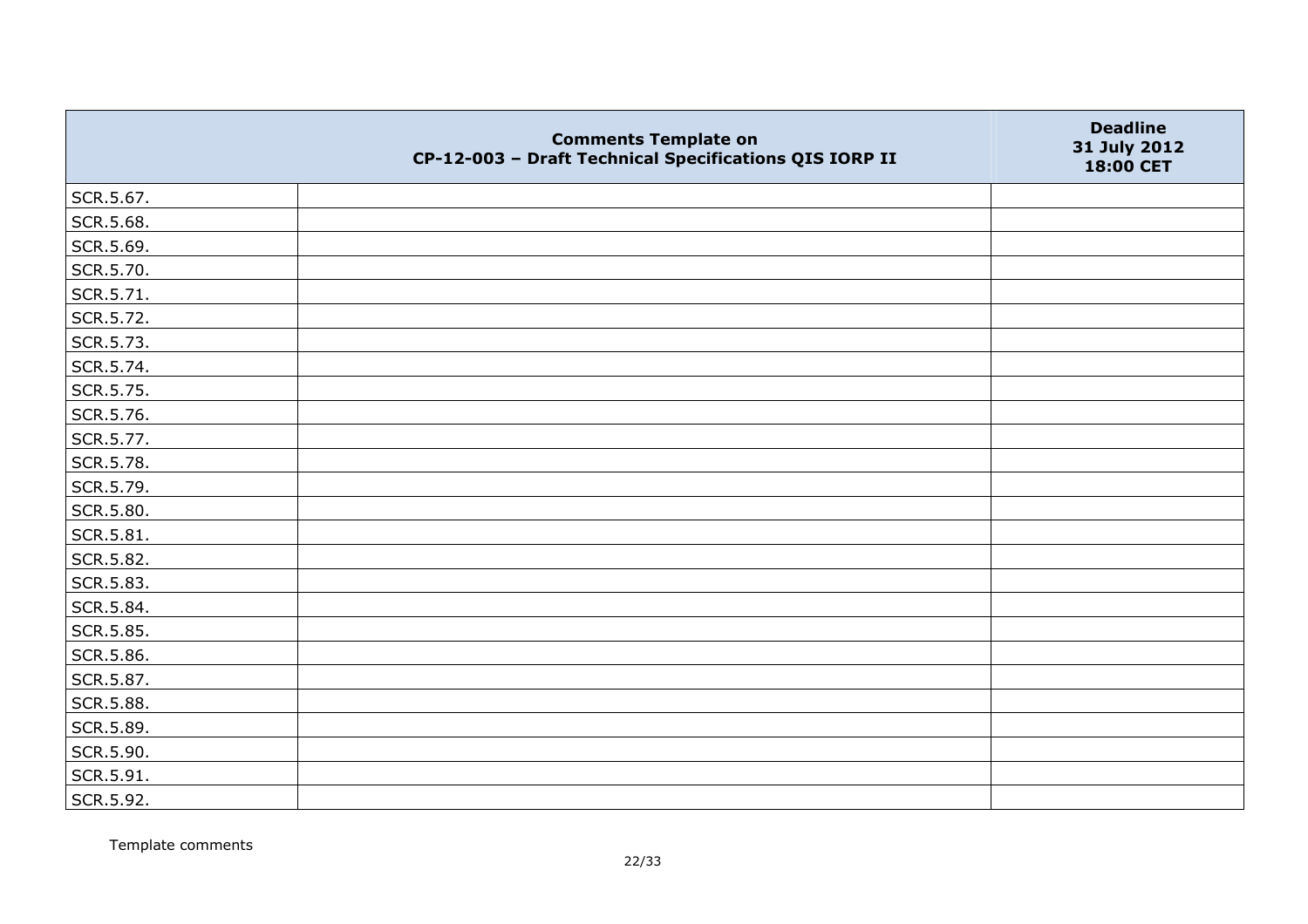|                | <b>Comments Template on</b><br>CP-12-003 - Draft Technical Specifications QIS IORP II | <b>Deadline</b><br>31 July 2012<br>18:00 CET |
|----------------|---------------------------------------------------------------------------------------|----------------------------------------------|
| SCR.5.93.      |                                                                                       |                                              |
| SCR.5.94.      |                                                                                       |                                              |
| SCR.5.95.      |                                                                                       |                                              |
| SCR.5.96.      |                                                                                       |                                              |
| SCR.5.97.      |                                                                                       |                                              |
| SCR.5.98.      |                                                                                       |                                              |
| SCR.5.99.      |                                                                                       |                                              |
| SCR.5.100.     |                                                                                       |                                              |
| SCR.5.101.     |                                                                                       |                                              |
| SCR.5.102.     |                                                                                       |                                              |
| SCR.5.103.     |                                                                                       |                                              |
| SCR.5.104.     |                                                                                       |                                              |
| SCR.5.105.     |                                                                                       |                                              |
| SCR.5.106.     |                                                                                       |                                              |
| SCR.5.107.     |                                                                                       |                                              |
| SCR.5.108.     |                                                                                       |                                              |
| SCR.5.109.     |                                                                                       |                                              |
| SCR.5.110.     |                                                                                       |                                              |
| $ $ SCR.5.111. |                                                                                       |                                              |
| SCR.5.112.     |                                                                                       |                                              |
| SCR.5.113.     |                                                                                       |                                              |
| SCR.5.114.     |                                                                                       |                                              |
| SCR.5.115.     |                                                                                       |                                              |
| SCR.5.116.     |                                                                                       |                                              |
| SCR.5.117.     |                                                                                       |                                              |
| $ $ SCR.5.118. |                                                                                       |                                              |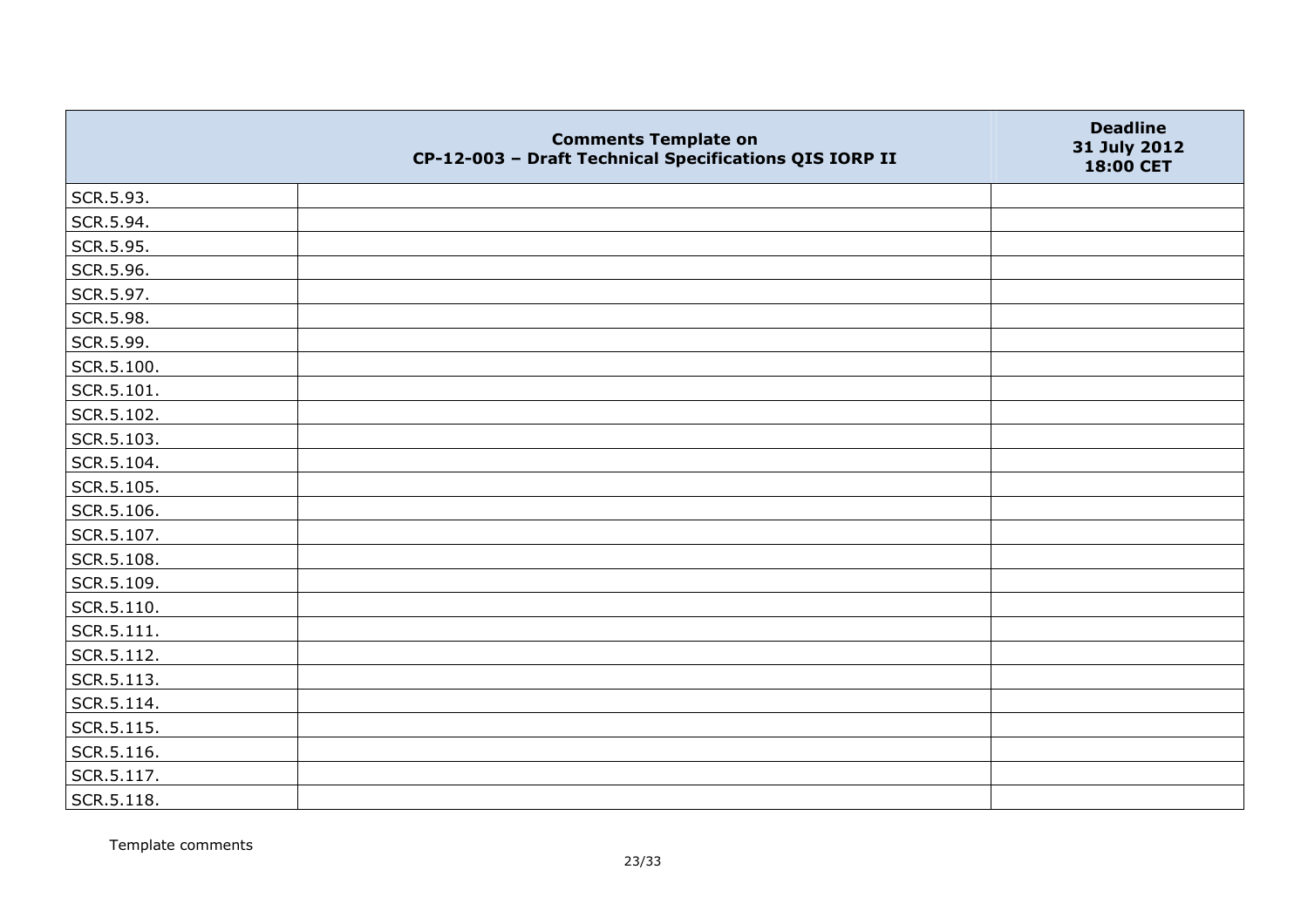|            | <b>Comments Template on</b><br>CP-12-003 - Draft Technical Specifications QIS IORP II | <b>Deadline</b><br>31 July 2012<br>18:00 CET |
|------------|---------------------------------------------------------------------------------------|----------------------------------------------|
| SCR.5.119. |                                                                                       |                                              |
| SCR.5.120. |                                                                                       |                                              |
| SCR.5.121. |                                                                                       |                                              |
| SCR.5.122. |                                                                                       |                                              |
| SCR.5.123. |                                                                                       |                                              |
| SCR.5.124. |                                                                                       |                                              |
| SCR.5.125. |                                                                                       |                                              |
| SCR.5.126. |                                                                                       |                                              |
| SCR.5.127. |                                                                                       |                                              |
| SCR.5.128. |                                                                                       |                                              |
| SCR.5.129. |                                                                                       |                                              |
| SCR.5.130. |                                                                                       |                                              |
| SCR.5.131. |                                                                                       |                                              |
| SCR.6.1.   |                                                                                       |                                              |
| SCR.6.2.   |                                                                                       |                                              |
| SCR.6.3.   |                                                                                       |                                              |
| SCR.6.4.   |                                                                                       |                                              |
| SCR.6.5.   |                                                                                       |                                              |
| SCR.6.6.   |                                                                                       |                                              |
| SCR.6.7.   |                                                                                       |                                              |
| SCR.6.8.   |                                                                                       |                                              |
| SCR.6.9.   |                                                                                       |                                              |
| SCR.6.10.  |                                                                                       |                                              |
| SCR.6.11.  |                                                                                       |                                              |
| SCR.6.12.  |                                                                                       |                                              |
| SCR.6.13.  |                                                                                       |                                              |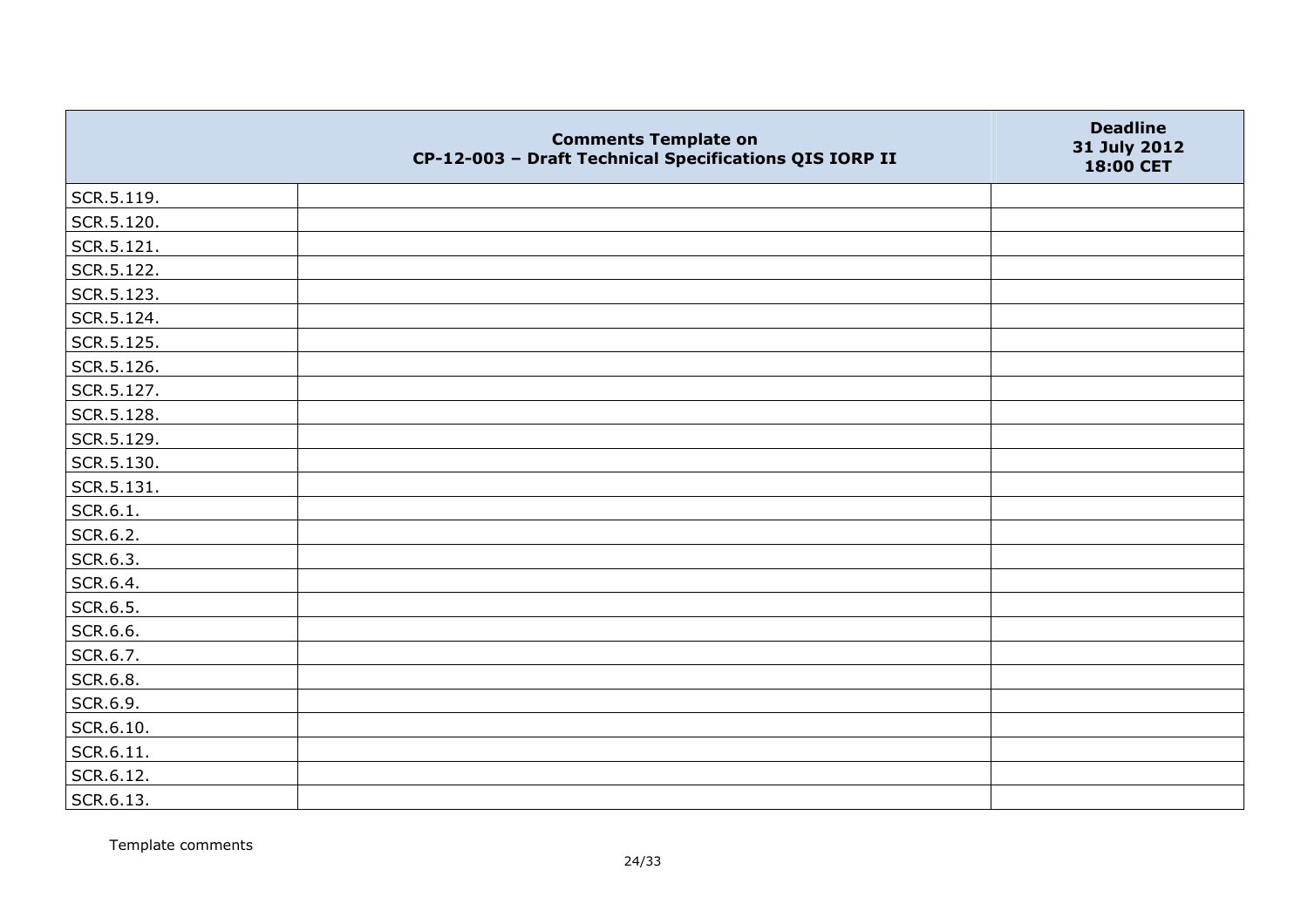|           | <b>Comments Template on</b><br>CP-12-003 - Draft Technical Specifications QIS IORP II | <b>Deadline</b><br>31 July 2012<br>18:00 CET |
|-----------|---------------------------------------------------------------------------------------|----------------------------------------------|
| SCR.6.14. |                                                                                       |                                              |
| SCR.6.15. |                                                                                       |                                              |
| SCR.6.16. |                                                                                       |                                              |
| SCR.6.17. |                                                                                       |                                              |
| SCR.6.18. |                                                                                       |                                              |
| SCR.6.19. |                                                                                       |                                              |
| SCR.6.20. |                                                                                       |                                              |
| SCR.6.21. |                                                                                       |                                              |
| SCR.6.22. |                                                                                       |                                              |
| SCR.6.23. |                                                                                       |                                              |
| SCR.6.24. |                                                                                       |                                              |
| SCR.6.25. |                                                                                       |                                              |
| SCR.6.26. |                                                                                       |                                              |
| SCR.6.27. |                                                                                       |                                              |
| SCR.6.28. |                                                                                       |                                              |
| SCR.6.29. |                                                                                       |                                              |
| SCR.6.30. |                                                                                       |                                              |
| SCR.6.31. |                                                                                       |                                              |
| SCR.6.32. |                                                                                       |                                              |
| SCR.7.1.  |                                                                                       |                                              |
| SCR.7.2.  |                                                                                       |                                              |
| SCR.7.3.  |                                                                                       |                                              |
| SCR.7.4.  |                                                                                       |                                              |
| SCR.7.5.  |                                                                                       |                                              |
| SCR.7.6.  |                                                                                       |                                              |
| SCR.7.7.  |                                                                                       |                                              |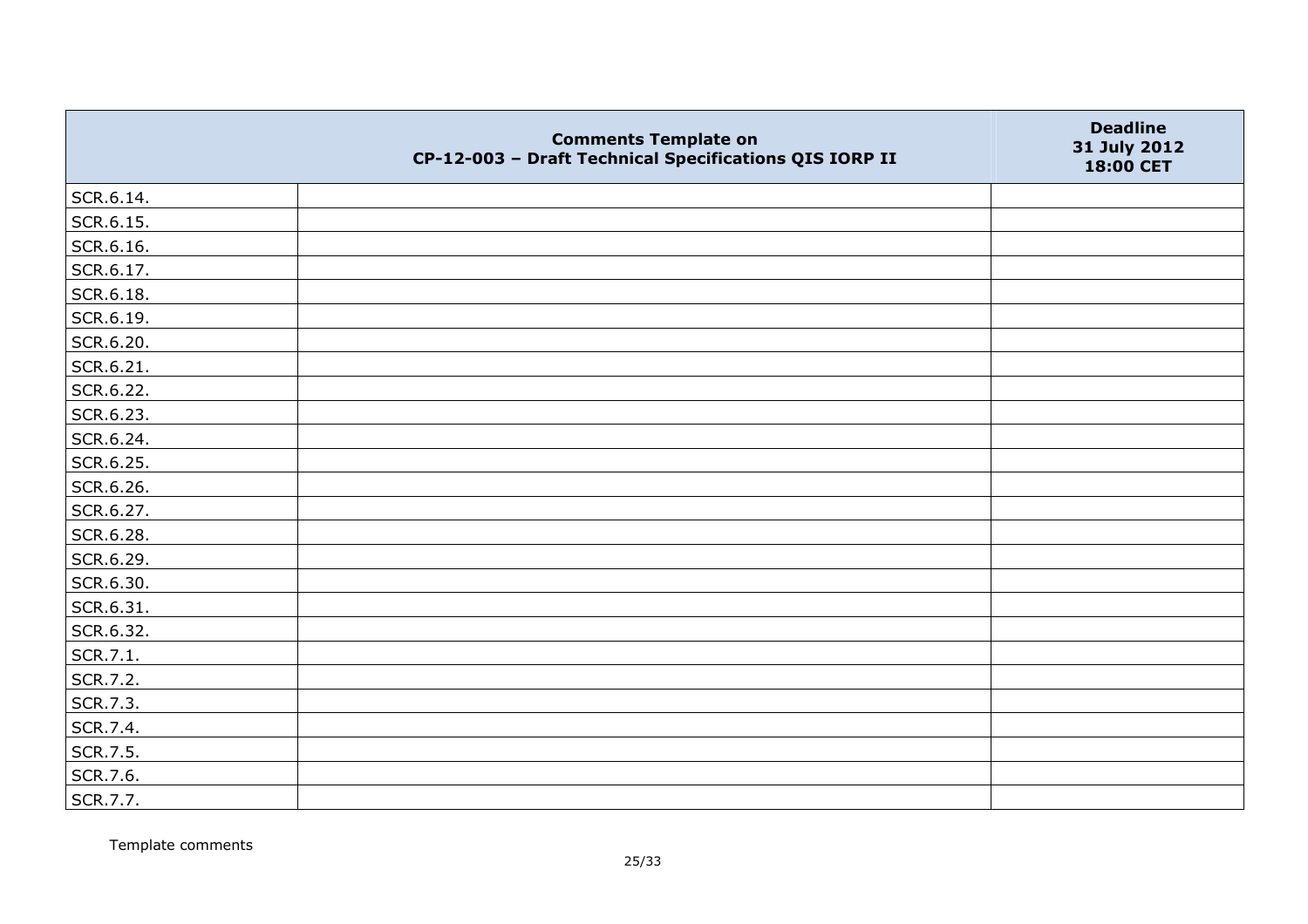|           | <b>Comments Template on</b><br>CP-12-003 - Draft Technical Specifications QIS IORP II | <b>Deadline</b><br>31 July 2012<br>18:00 CET |
|-----------|---------------------------------------------------------------------------------------|----------------------------------------------|
| SCR.7.8.  |                                                                                       |                                              |
| SCR.7.9.  |                                                                                       |                                              |
| SCR.7.10. |                                                                                       |                                              |
| SCR.7.11. |                                                                                       |                                              |
| SCR.7.12. |                                                                                       |                                              |
| SCR.7.13. |                                                                                       |                                              |
| SCR.7.14. |                                                                                       |                                              |
| SCR.7.15. |                                                                                       |                                              |
| SCR.7.16. |                                                                                       |                                              |
| SCR.7.17. |                                                                                       |                                              |
| SCR.7.18. |                                                                                       |                                              |
| SCR.7.19. |                                                                                       |                                              |
| SCR.7.20. |                                                                                       |                                              |
| SCR.7.21. |                                                                                       |                                              |
| SCR.7.22. |                                                                                       |                                              |
| SCR.7.23. |                                                                                       |                                              |
| SCR.7.24. |                                                                                       |                                              |
| SCR.7.25. |                                                                                       |                                              |
| SCR.7.26. |                                                                                       |                                              |
| SCR.7.27. |                                                                                       |                                              |
| SCR.7.28. |                                                                                       |                                              |
| SCR.7.29. |                                                                                       |                                              |
| SCR.7.30. |                                                                                       |                                              |
| SCR.7.31. |                                                                                       |                                              |
| SCR.7.32. |                                                                                       |                                              |
| SCR.7.33. |                                                                                       |                                              |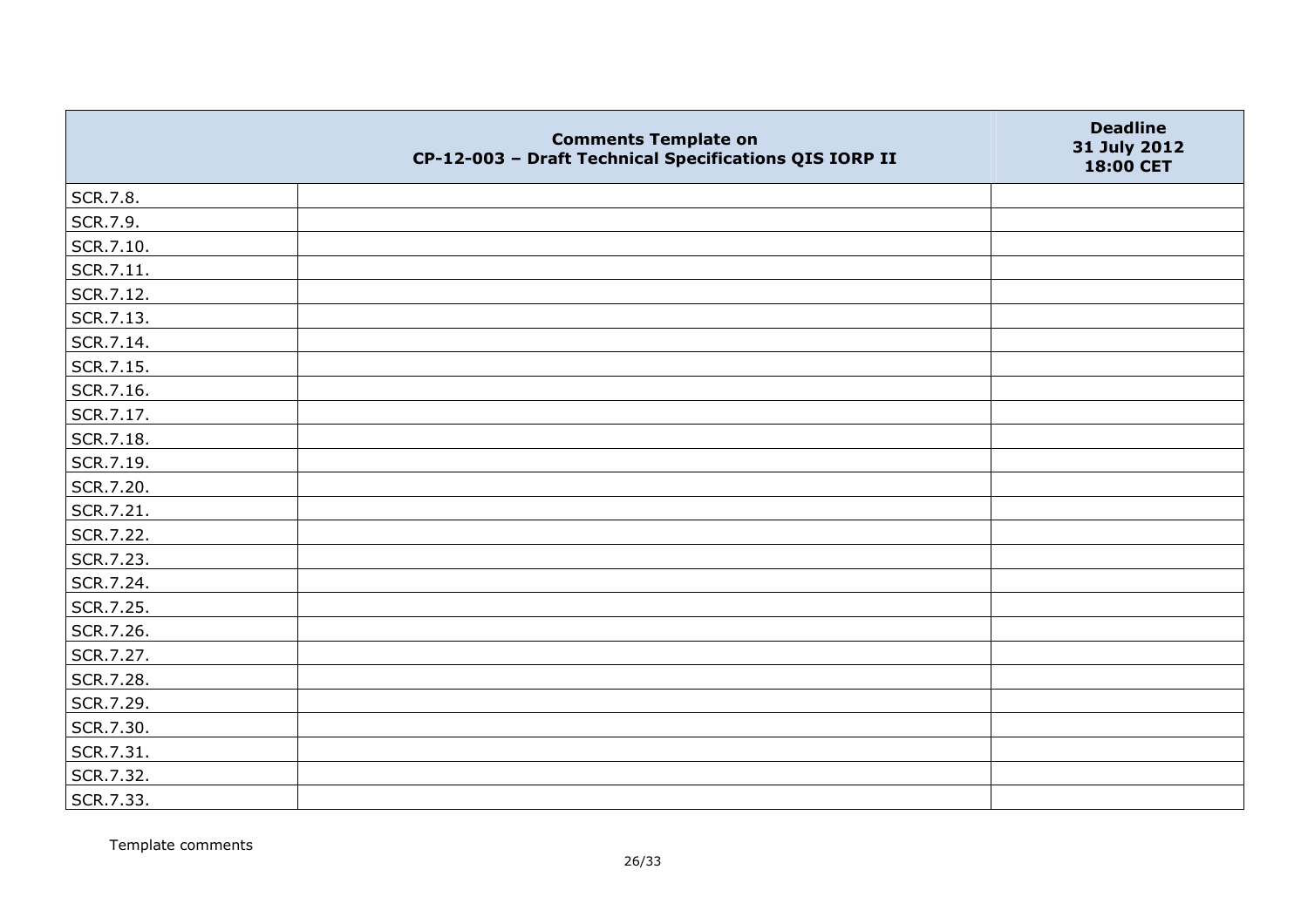|           | <b>Comments Template on</b><br>CP-12-003 - Draft Technical Specifications QIS IORP II | <b>Deadline</b><br>31 July 2012<br>18:00 CET |
|-----------|---------------------------------------------------------------------------------------|----------------------------------------------|
| SCR.7.34. |                                                                                       |                                              |
| SCR.7.35. |                                                                                       |                                              |
| SCR.7.36. |                                                                                       |                                              |
| SCR.7.37. |                                                                                       |                                              |
| SCR.7.38. |                                                                                       |                                              |
| SCR.7.39. |                                                                                       |                                              |
| SCR.7.40. |                                                                                       |                                              |
| SCR.7.41. |                                                                                       |                                              |
| SCR.7.42. |                                                                                       |                                              |
| SCR.7.43. |                                                                                       |                                              |
| SCR.7.44. |                                                                                       |                                              |
| SCR.7.45. |                                                                                       |                                              |
| SCR.7.46. |                                                                                       |                                              |
| SCR.7.47. |                                                                                       |                                              |
| SCR.7.48. |                                                                                       |                                              |
| SCR.7.49. |                                                                                       |                                              |
| SCR.7.50. |                                                                                       |                                              |
| SCR.7.51. |                                                                                       |                                              |
| SCR.7.52. |                                                                                       |                                              |
| SCR.7.53. |                                                                                       |                                              |
| SCR.7.54. |                                                                                       |                                              |
| SCR.7.55. |                                                                                       |                                              |
| SCR.7.56. |                                                                                       |                                              |
| SCR.7.57. |                                                                                       |                                              |
| SCR.7.58. |                                                                                       |                                              |
| SCR.7.59. |                                                                                       |                                              |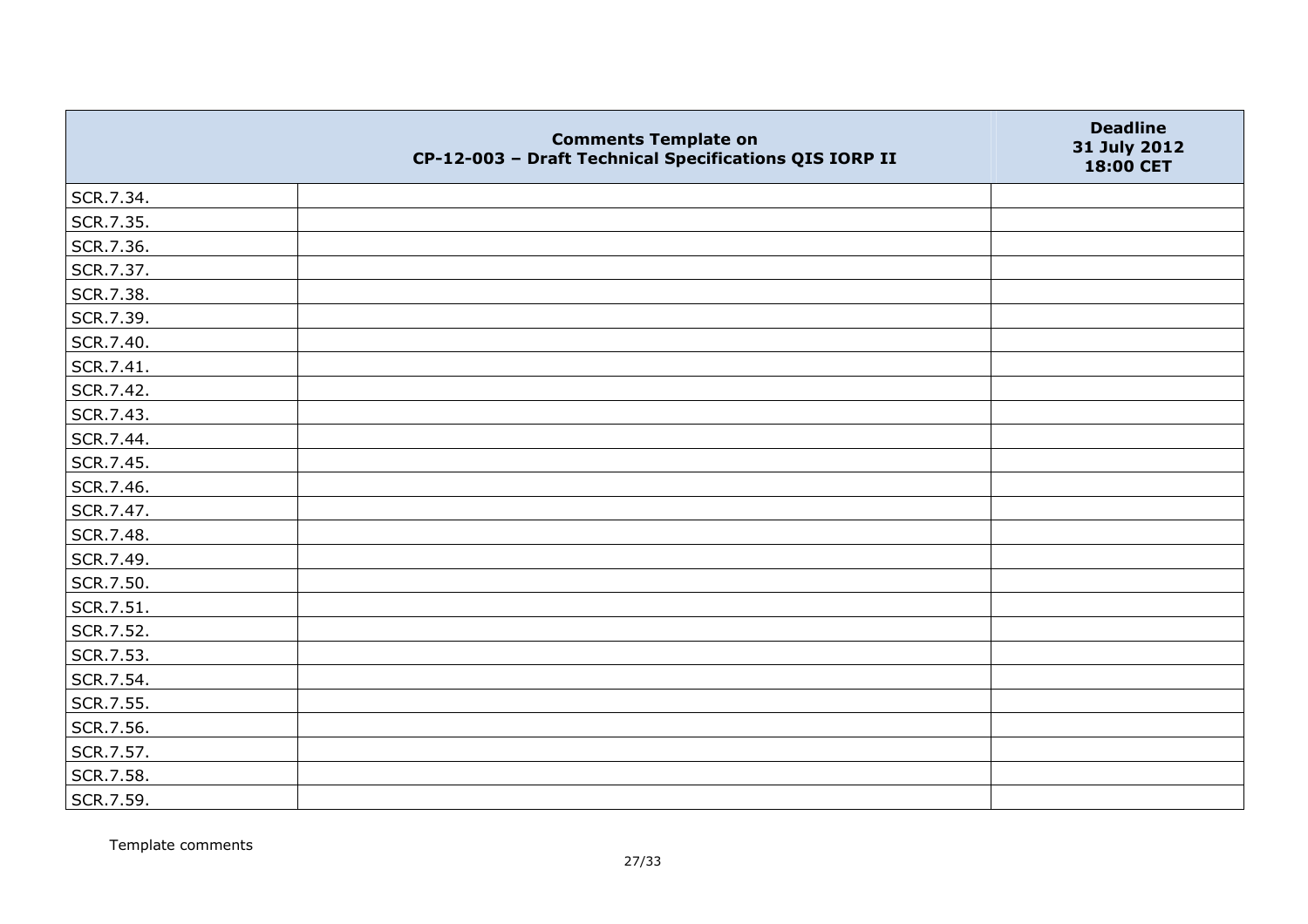|           | <b>Comments Template on</b><br>CP-12-003 - Draft Technical Specifications QIS IORP II | <b>Deadline</b><br>31 July 2012<br>18:00 CET |
|-----------|---------------------------------------------------------------------------------------|----------------------------------------------|
| SCR.7.60. |                                                                                       |                                              |
| SCR.7.61. |                                                                                       |                                              |
| SCR.7.62. |                                                                                       |                                              |
| SCR.7.63. |                                                                                       |                                              |
| SCR.7.64. |                                                                                       |                                              |
| SCR.7.65. |                                                                                       |                                              |
| SCR.7.66. |                                                                                       |                                              |
| SCR.7.67. |                                                                                       |                                              |
| SCR.7.68. |                                                                                       |                                              |
| SCR.7.69. |                                                                                       |                                              |
| SCR.7.70. |                                                                                       |                                              |
| SCR.7.71. |                                                                                       |                                              |
| SCR.7.72. |                                                                                       |                                              |
| SCR.7.73. |                                                                                       |                                              |
| SCR.7.74. |                                                                                       |                                              |
| SCR.7.75. |                                                                                       |                                              |
| SCR.7.76. |                                                                                       |                                              |
| SCR.7.77. |                                                                                       |                                              |
| SCR.7.78. |                                                                                       |                                              |
| SCR.7.79. |                                                                                       |                                              |
| SCR.7.80. |                                                                                       |                                              |
| SCR.7.81. |                                                                                       |                                              |
| SCR.7.82. |                                                                                       |                                              |
| SCR.7.83. |                                                                                       |                                              |
| SCR.7.84. |                                                                                       |                                              |
| SCR.7.85. |                                                                                       |                                              |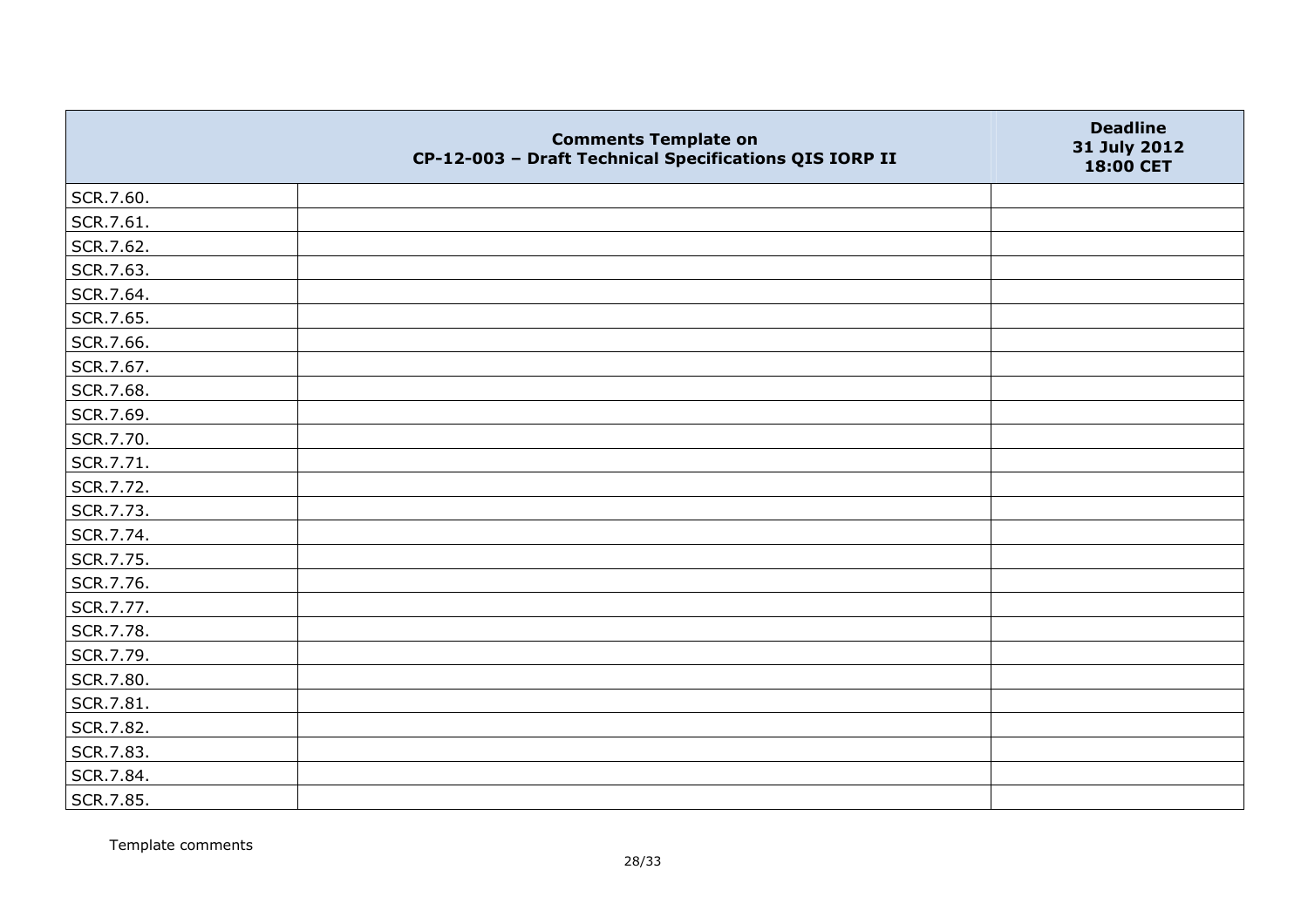|           | <b>Comments Template on</b><br>CP-12-003 - Draft Technical Specifications QIS IORP II | <b>Deadline</b><br>31 July 2012<br>18:00 CET |
|-----------|---------------------------------------------------------------------------------------|----------------------------------------------|
| SCR.7.86. |                                                                                       |                                              |
| SCR.7.87. |                                                                                       |                                              |
| SCR.8.1.  |                                                                                       |                                              |
| SCR.8.2.  |                                                                                       |                                              |
| SCR.8.3.  |                                                                                       |                                              |
| SCR.8.4.  |                                                                                       |                                              |
| SCR.8.5.  |                                                                                       |                                              |
| SCR.8.6.  |                                                                                       |                                              |
| SCR.8.7.  |                                                                                       |                                              |
| SCR.9.1.  |                                                                                       |                                              |
| SCR.9.2.  |                                                                                       |                                              |
| SCR.9.3.  |                                                                                       |                                              |
| SCR.9.4.  |                                                                                       |                                              |
| SCR.9.5.  |                                                                                       |                                              |
| SCR.9.6.  |                                                                                       |                                              |
| SCR.9.7.  |                                                                                       |                                              |
| SCR.9.8.  |                                                                                       |                                              |
| SCR.9.9.  |                                                                                       |                                              |
| SCR.9.10. |                                                                                       |                                              |
| SCR.9.11. |                                                                                       |                                              |
| SCR.9.12. |                                                                                       |                                              |
| SCR.9.13. |                                                                                       |                                              |
| SCR.9.14. |                                                                                       |                                              |
| SCR.9.15. |                                                                                       |                                              |
| SCR.9.16. |                                                                                       |                                              |
| SCR.9.17. |                                                                                       |                                              |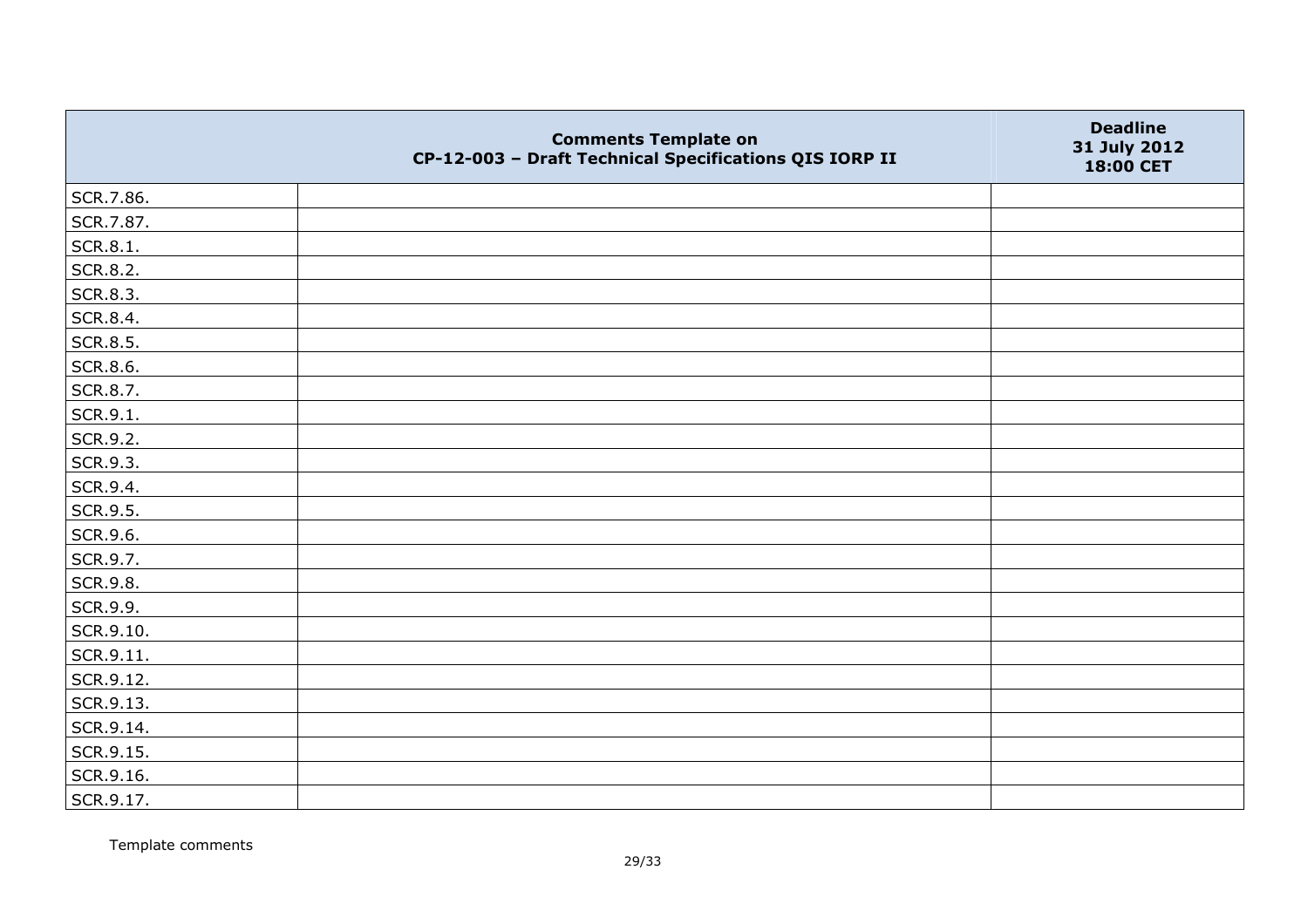|                   | <b>Comments Template on</b><br>CP-12-003 - Draft Technical Specifications QIS IORP II | <b>Deadline</b><br>31 July 2012<br>18:00 CET |
|-------------------|---------------------------------------------------------------------------------------|----------------------------------------------|
| SCR.9.18.         |                                                                                       |                                              |
| SCR.9.19.         |                                                                                       |                                              |
| SCR.9.20.         |                                                                                       |                                              |
| SCR.9.21.         |                                                                                       |                                              |
| SCR.9.22.         |                                                                                       |                                              |
| SCR.9.23.         |                                                                                       |                                              |
| SCR.9.24.         |                                                                                       |                                              |
| SCR.9.25.         |                                                                                       |                                              |
| SCR.9.26.         |                                                                                       |                                              |
| SCR.9.27.         |                                                                                       |                                              |
| SCR.9.28.         |                                                                                       |                                              |
| SCR.9.29.         |                                                                                       |                                              |
| SCR.9.30.         |                                                                                       |                                              |
| SCR.9.31.         |                                                                                       |                                              |
| SCR.9.32.         |                                                                                       |                                              |
| SCR.9.33.         |                                                                                       |                                              |
| SCR.9.34.         |                                                                                       |                                              |
| $\vert$ SCR.10.1. |                                                                                       |                                              |
| SCR.10.2.         |                                                                                       |                                              |
| SCR.10.3.         |                                                                                       |                                              |
| SCR.10.4.         |                                                                                       |                                              |
| SCR.10.5.         |                                                                                       |                                              |
| SCR.10.6.         |                                                                                       |                                              |
| SCR.10.7.         |                                                                                       |                                              |
| SCR.10.8.         |                                                                                       |                                              |
| SCR.10.9.         |                                                                                       |                                              |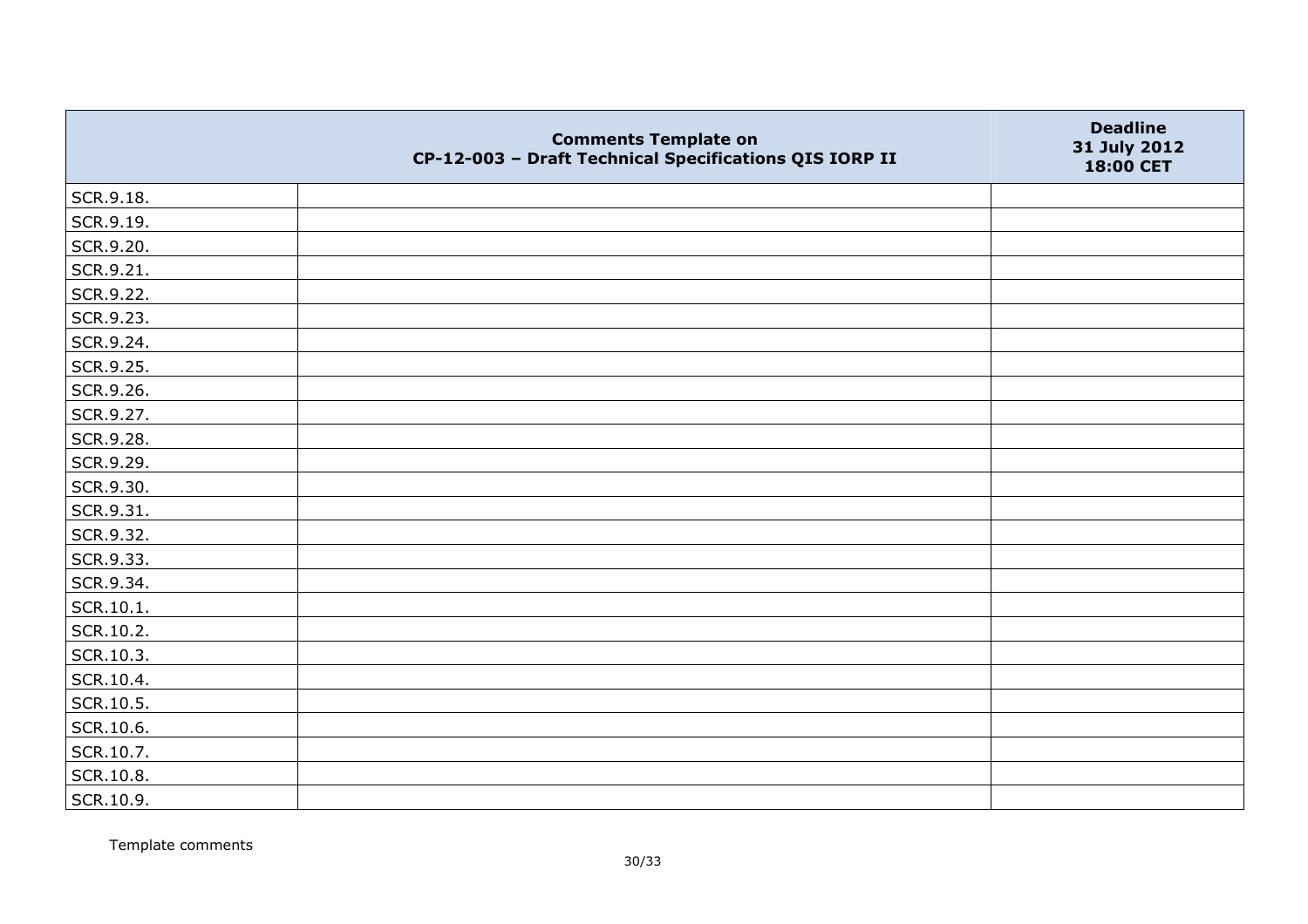|            | <b>Comments Template on</b><br>CP-12-003 - Draft Technical Specifications QIS IORP II | <b>Deadline</b><br>31 July 2012<br>18:00 CET |
|------------|---------------------------------------------------------------------------------------|----------------------------------------------|
| SCR.10.10. |                                                                                       |                                              |
| SCR.10.11. |                                                                                       |                                              |
| MCR.1.1.   |                                                                                       |                                              |
| MCR.2.1.   |                                                                                       |                                              |
| MCR.2.2.   |                                                                                       |                                              |
| MCR.2.3.   |                                                                                       |                                              |
| MCR.2.4.   |                                                                                       |                                              |
| MCR.2.5.   |                                                                                       |                                              |
| MCR.2.6.   |                                                                                       |                                              |
| MCR.2.7.   |                                                                                       |                                              |
| MCR.2.8.   |                                                                                       |                                              |
| MCR.2.9.   |                                                                                       |                                              |
| PRO.1.1.   |                                                                                       |                                              |
| PRO.2.1.   |                                                                                       |                                              |
| PRO.2.2.   |                                                                                       |                                              |
| PRO.2.3.   |                                                                                       |                                              |
| PRO.2.4.   |                                                                                       |                                              |
| PRO.2.5.   |                                                                                       |                                              |
| PRO.2.6.   |                                                                                       |                                              |
| PRO.3.1.   |                                                                                       |                                              |
| PRO.3.2.   |                                                                                       |                                              |
| PRO.3.3.   |                                                                                       |                                              |
| PRO.3.4.   |                                                                                       |                                              |
| PRO.3.5.   |                                                                                       |                                              |
| PRO.3.6.   |                                                                                       |                                              |
| PRO.3.7.   |                                                                                       |                                              |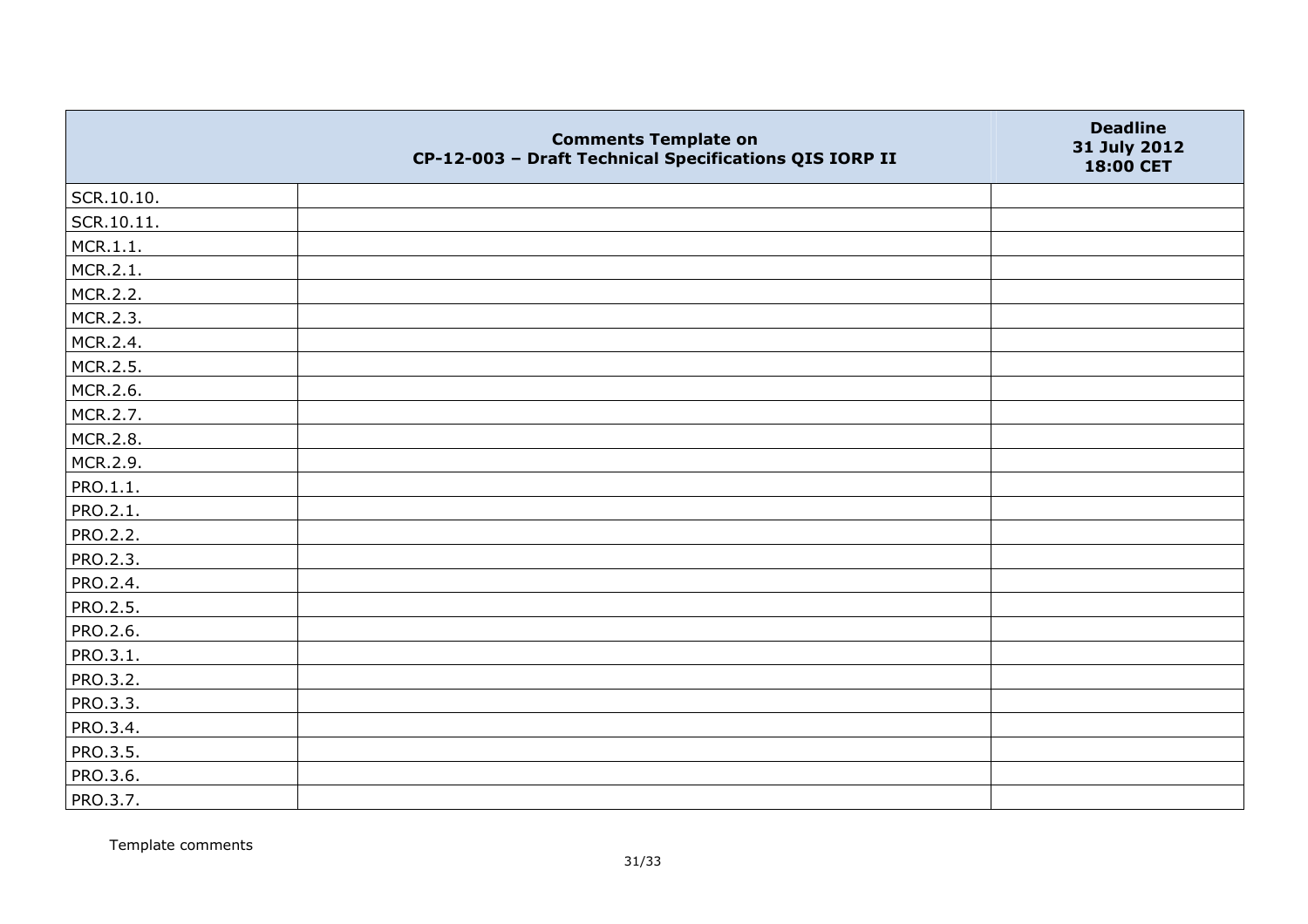|           | <b>Comments Template on</b><br>CP-12-003 - Draft Technical Specifications QIS IORP II | <b>Deadline</b><br>31 July 2012<br>18:00 CET |
|-----------|---------------------------------------------------------------------------------------|----------------------------------------------|
| PRO.3.8.  |                                                                                       |                                              |
| PRO.3.9.  |                                                                                       |                                              |
| PRO.3.10. |                                                                                       |                                              |
| PRO.3.11. |                                                                                       |                                              |
| PRO.3.12. |                                                                                       |                                              |
| PRO.3.13. |                                                                                       |                                              |
| PRO.3.14. |                                                                                       |                                              |
| PRO.3.15. |                                                                                       |                                              |
| PRO.3.16. |                                                                                       |                                              |
| PRO.3.17. |                                                                                       |                                              |
| PRO.3.18. |                                                                                       |                                              |
| PRO.3.19. |                                                                                       |                                              |
| PRO.3.20. |                                                                                       |                                              |
| PRO.3.21. |                                                                                       |                                              |
| PRO.3.22. |                                                                                       |                                              |
| PRO.3.23. |                                                                                       |                                              |
| PRO.3.24. |                                                                                       |                                              |
| PRO.3.25. |                                                                                       |                                              |
| PRO.3.26. |                                                                                       |                                              |
| PRO.3.27. |                                                                                       |                                              |
| PRO.3.28. |                                                                                       |                                              |
| PRO.4.1.  |                                                                                       |                                              |
| PRO.4.2.  |                                                                                       |                                              |
| PRO.4.3.  |                                                                                       |                                              |
| PRO.4.4.  |                                                                                       |                                              |
| PRO.4.5.  |                                                                                       |                                              |